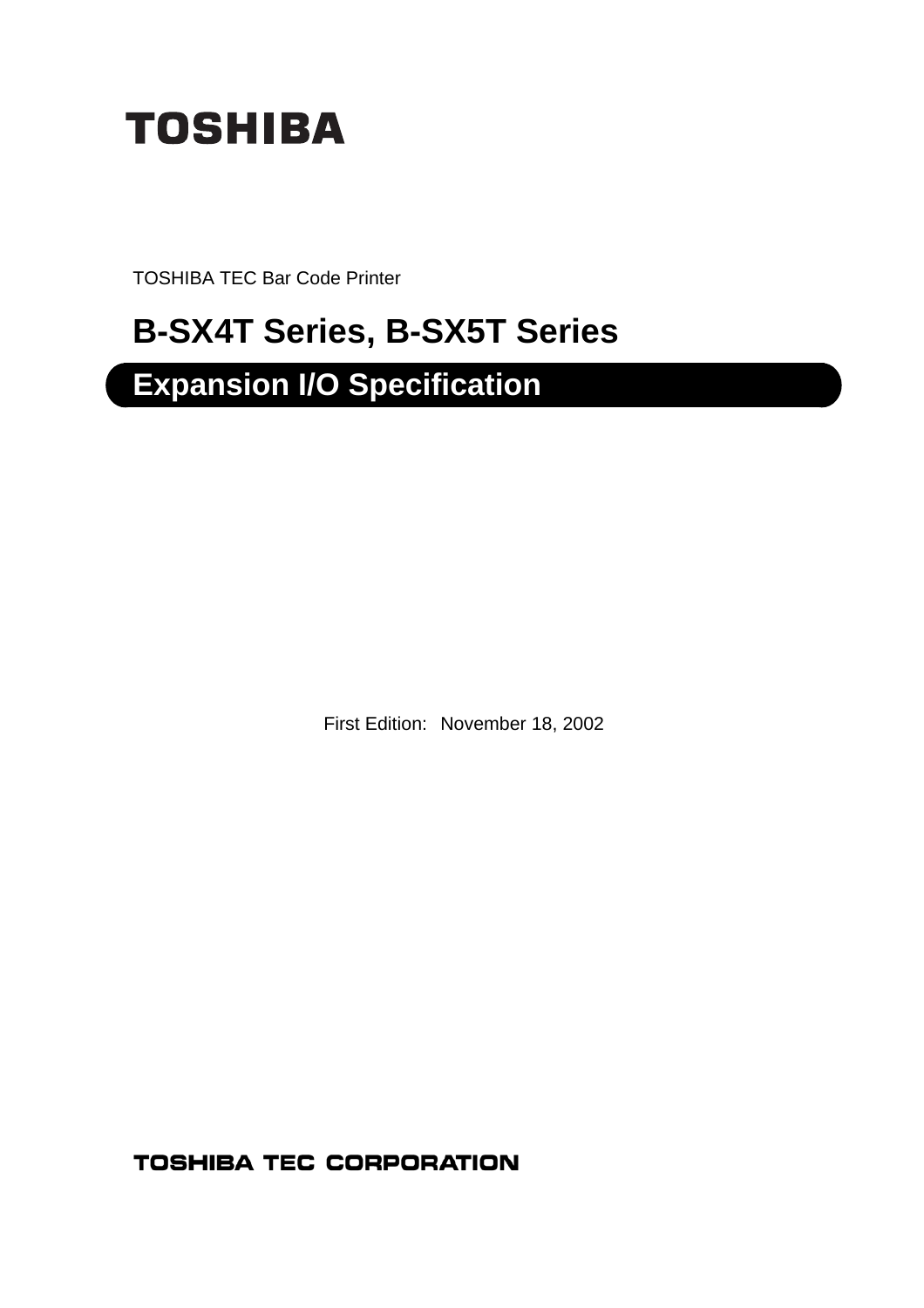|                                                            | Page                   |
|------------------------------------------------------------|------------------------|
|                                                            | 1                      |
|                                                            | 1                      |
|                                                            |                        |
| 3 1                                                        |                        |
|                                                            | $\mathcal{P}$          |
|                                                            |                        |
|                                                            | $\boldsymbol{\Lambda}$ |
|                                                            | $\overline{4}$         |
| 411                                                        | $\boldsymbol{\Delta}$  |
| 412                                                        |                        |
| EXAMPLE OF TIMING CHART (STANDARD SPECIFICATIONS)<br>4.1.3 | 18                     |
|                                                            |                        |
| 421                                                        | 21                     |
| 422                                                        |                        |
| 4.2.3                                                      |                        |

# **TABLE OF CONTENTS**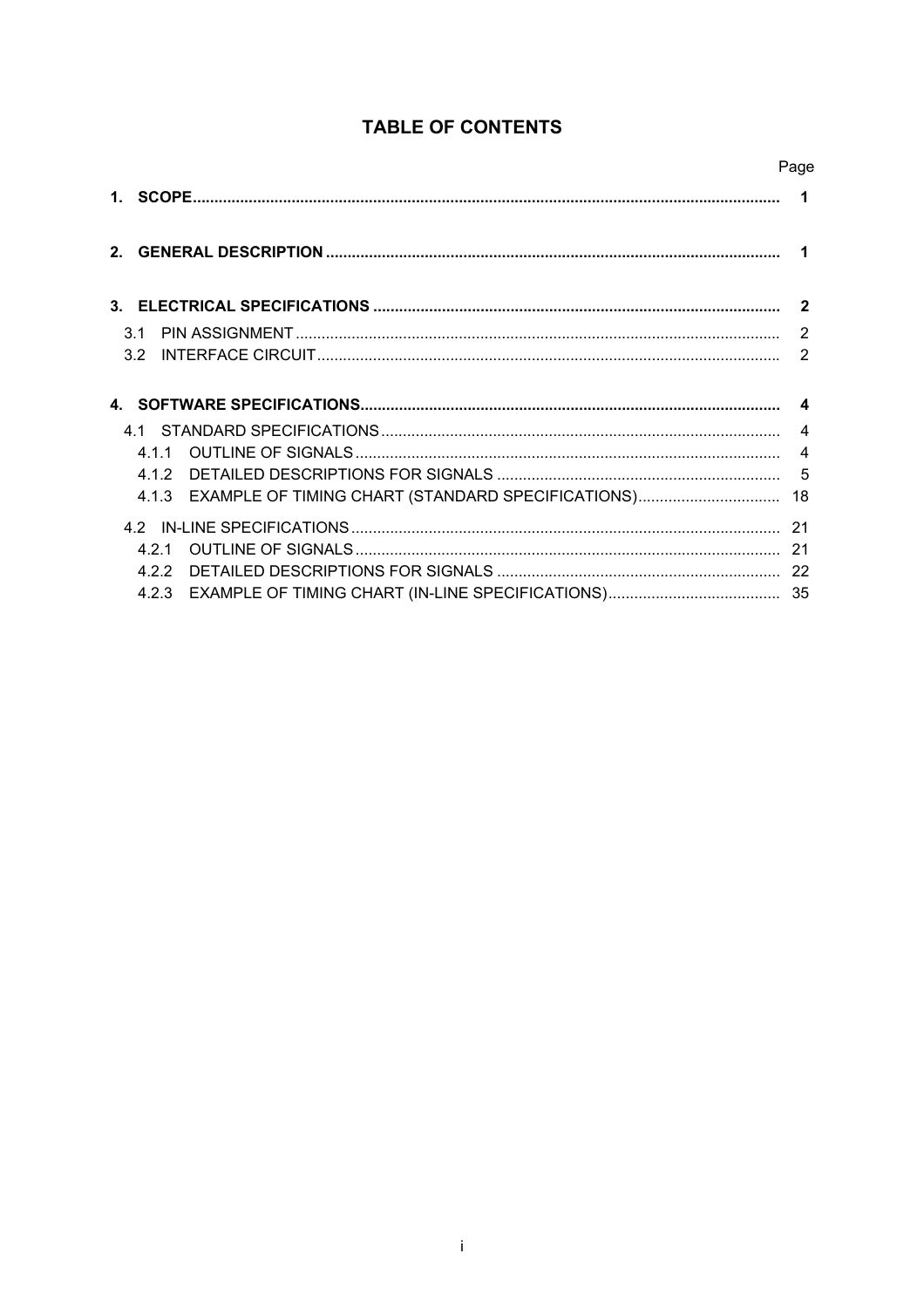# **1. SCOPE**

This specification applies to expansion input/output (I/O) (B-7704-IO-XX) for the B-SX4T series (hereinafter referred to as "B-SX4T") and B-SX5T series (hereinafter referred to as "B-SX5T") industrial high-performance class general-purpose bar code printers.

# **2. GENERAL DESCRIPTION**

By using the expansion I/O, the printer can feed and issue labels, or indicate the printer state, according to the external input/output signals, in addition to using commands from the PC. This allows interfacing with the external equipment such as a labeler.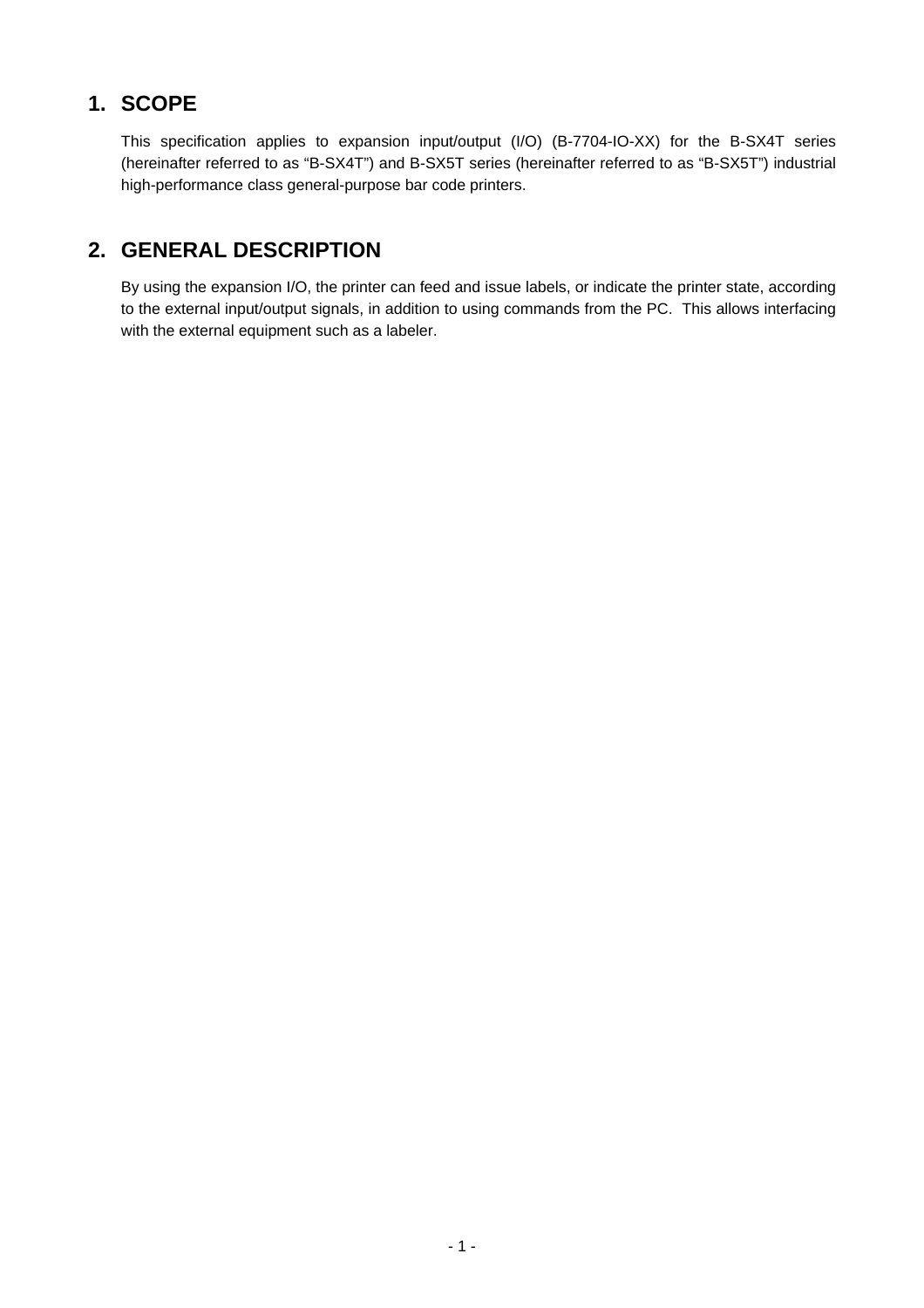# **3. ELECTRICAL SPECIFICATIONS**

## **3.1 PIN ASSIGNMENT**

Connector: FCN-685JO024 or equivalent

Connector for the controller: FCN-781P024-G/P or equivalent

| No.            | <b>Signal Name</b> | Direction | No. | Signal Name      |
|----------------|--------------------|-----------|-----|------------------|
| 1              | IN <sub>0</sub>    | Input     | 13  | OUT6             |
| $\overline{2}$ | IN <sub>1</sub>    | Input     | 14  | N.C              |
| 3              | IN <sub>2</sub>    | Input     | 15  | COM1             |
| 4              | IN <sub>3</sub>    | Input     | 16  | N.C              |
| 5              | IN4                | Input     | 17  | N.C              |
| 6              | IN <sub>5</sub>    | Input     | 18  | N.C              |
| 7              | OUT <sub>0</sub>   | Output    | 19  | N.C              |
| 8              | OUT <sub>1</sub>   | Output    | 20  | N.C              |
| 9              | OUT <sub>2</sub>   | Output    | 21  | COM <sub>2</sub> |
| 10             | OUT <sub>3</sub>   | Output    | 22  | N.C              |
| 11             | OUT4               | Output    | 23  | N.C              |
| 12             | OUT <sub>5</sub>   | Output    | 24  | N.C              |

| 13<br>OUT6<br>N.C<br>14 |  |
|-------------------------|--|
|                         |  |
|                         |  |
| 15<br>COM1              |  |
| 16<br>N.C               |  |
| 17<br>N.C               |  |
| N.C<br>18               |  |
| 19<br>N.C               |  |
| N.C<br>20               |  |
| 21<br>COM2              |  |
| N.C<br>22               |  |
| N.C<br>23               |  |
| N.C<br>24               |  |

## **3.2 INTERFACE CIRCUIT**

(1) Input circuit



Photo-coupler: TLP521 (TOSHIBA)

There are 6 input circuits, and each input is a current loop using a photo-coupler. The anode of the photo-coupler is connected to the common pin COM1 in each of the 6 circuits. The cathodes are independent. The voltage of Vcc is 24 V (max.) while the diode operating current is 16 mA.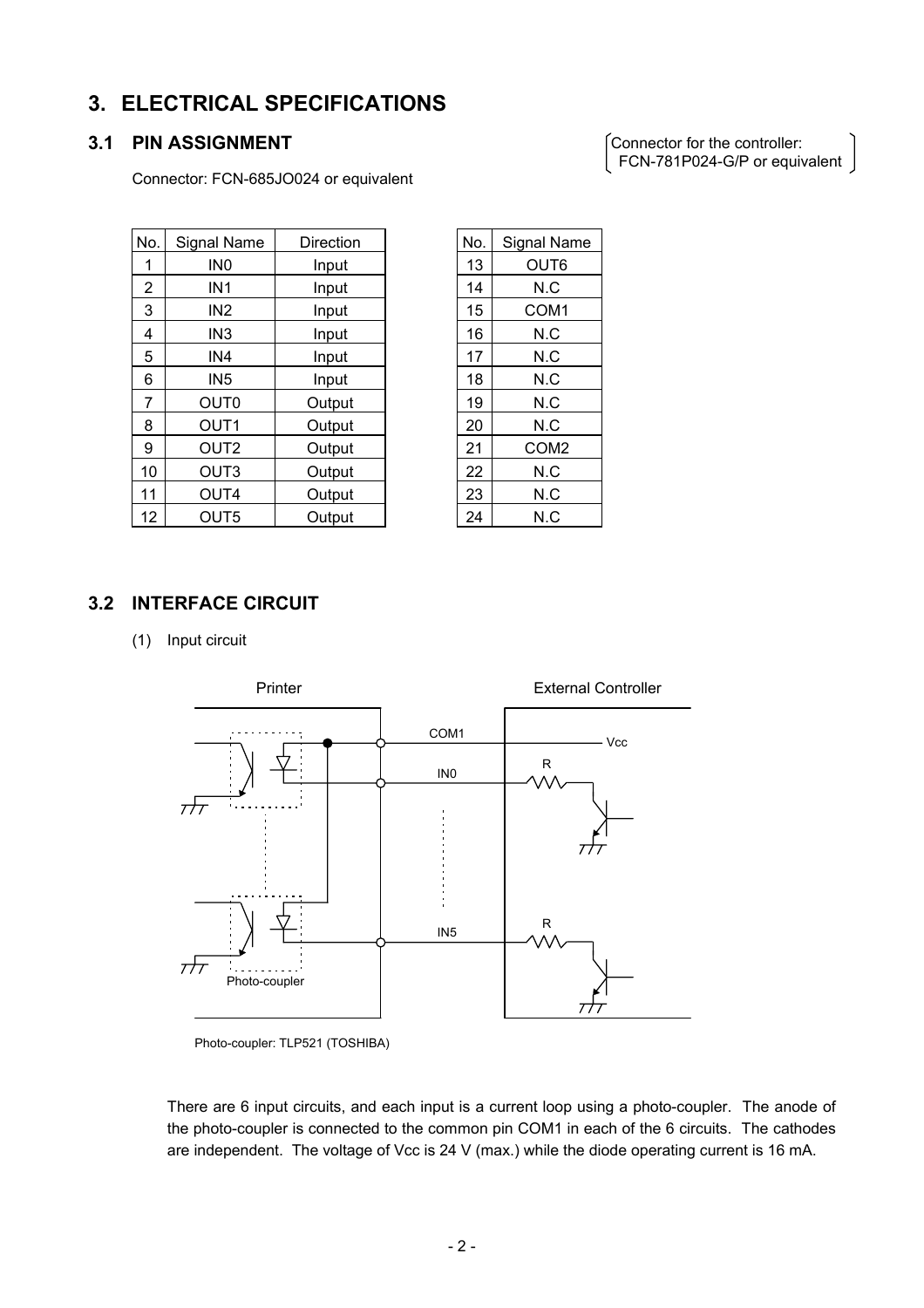### (2) Output circuit



There are 7 output circuits, and each output is an open collector. The voltage of Vcc is 24 V (max.) while the drive current is 150 mA.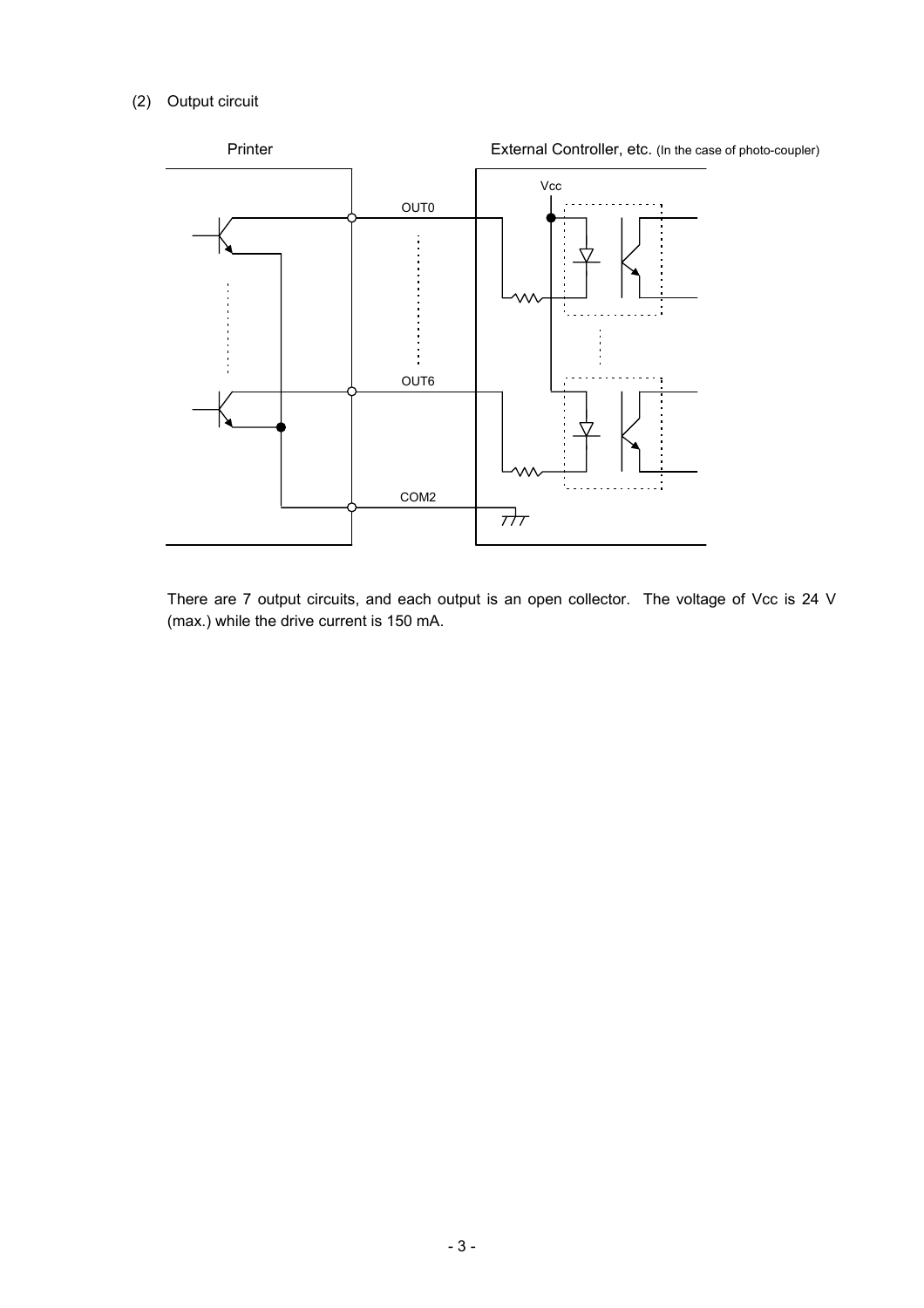# **4. SOFTWARE SPECIFICATIONS**

There are two types of software specifications, for the standard mode and the in-line mode. The type can be selected in the system mode setting.

TYPE1: Standard mode TYPE2: In-line mode

### **4.1 STANDARD SPECIFICATIONS**

[Standard]

### **4.1.1 OUTLINE OF SIGNALS**

### Input

- IN0. FEED .........................................Feeds one label.
- IN1. ISSUE........................................Issues one label.
- IN2. PAUSE.......................................Temporarily stops label printing.
- IN3. PRE-BACKFEED.......................Feeds a label back to the home position.
- IN4. Not used
- IN5. Not used

#### Output

- OUT0. FEEDING................................Indicates the printer is feeding a label.
- OUT1. ISSUING................................Indicates the printer is issuing a label.
- OUT2. PAUSING .............................Indicates the printer is in a pause state.
- OUT3. ERROR.................................Indicates the printer is in an error state.
- OUT4. Not used ...............................The signal is always off.
- OUT5. POWER ON ...........................Indicates the printer power is on (without software control).
- OUT6. RIBBON NEAR END ............Indicates the printer ribbon is near the end.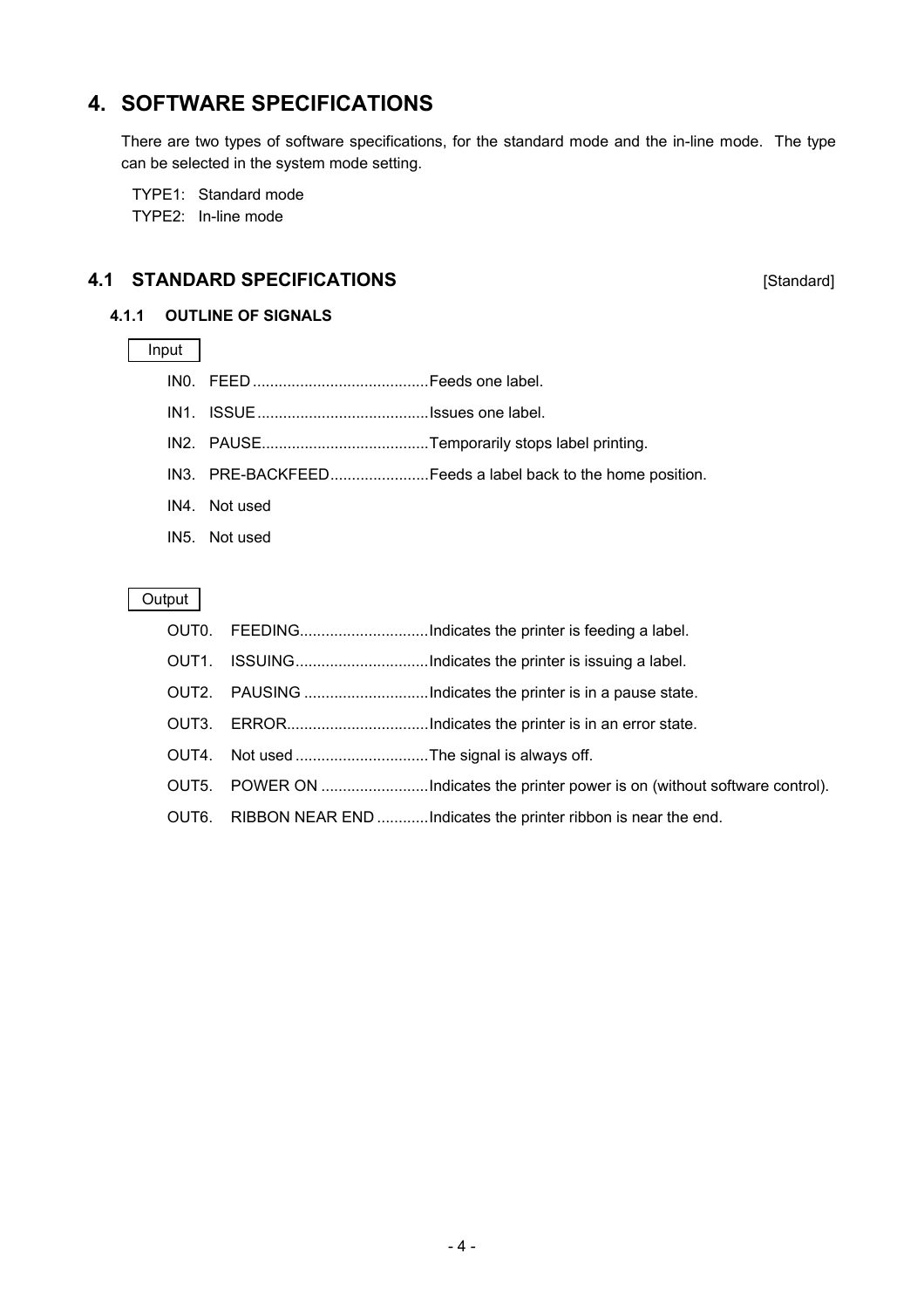### **4.1.2 DETAILED DESCRIPTIONS FOR SIGNALS**

#### IN0 FEED

When the signal goes from off to on, the printer feeds one label. If the signal is on when the feed is completed, the printer feeds one more label.

The FEED signal input is ignored, when the printer is in any of the following states.

- Issuing
- **Feeding**
- **Ejecting**
- Manual feeding
- Checking broken head dots
- Waiting for stripping
- Command save mode
- Writable character store mode
- Communication error (command error or hardware error)
- System mode
- Performing a pre-backfeed

When the manual forward feed length has been set, a feed is performed by a value of one label feed length plus a manual forward feed length.

When the printer is in a waiting state for a forward feed in the cut issue mode, it performs the following operations.

One label feed  $\rightarrow$  Feed to the cut position  $\rightarrow$  Cut  $\rightarrow$  Reverse feed to the home  $position \rightarrow Forward feed$ 

When the printer is feeding a label back to the home position (pre-backfeed), a feed length (described below) is actually performed.

A feed length to be performed = Pre-backfeed length  $+$  Feed length of a label

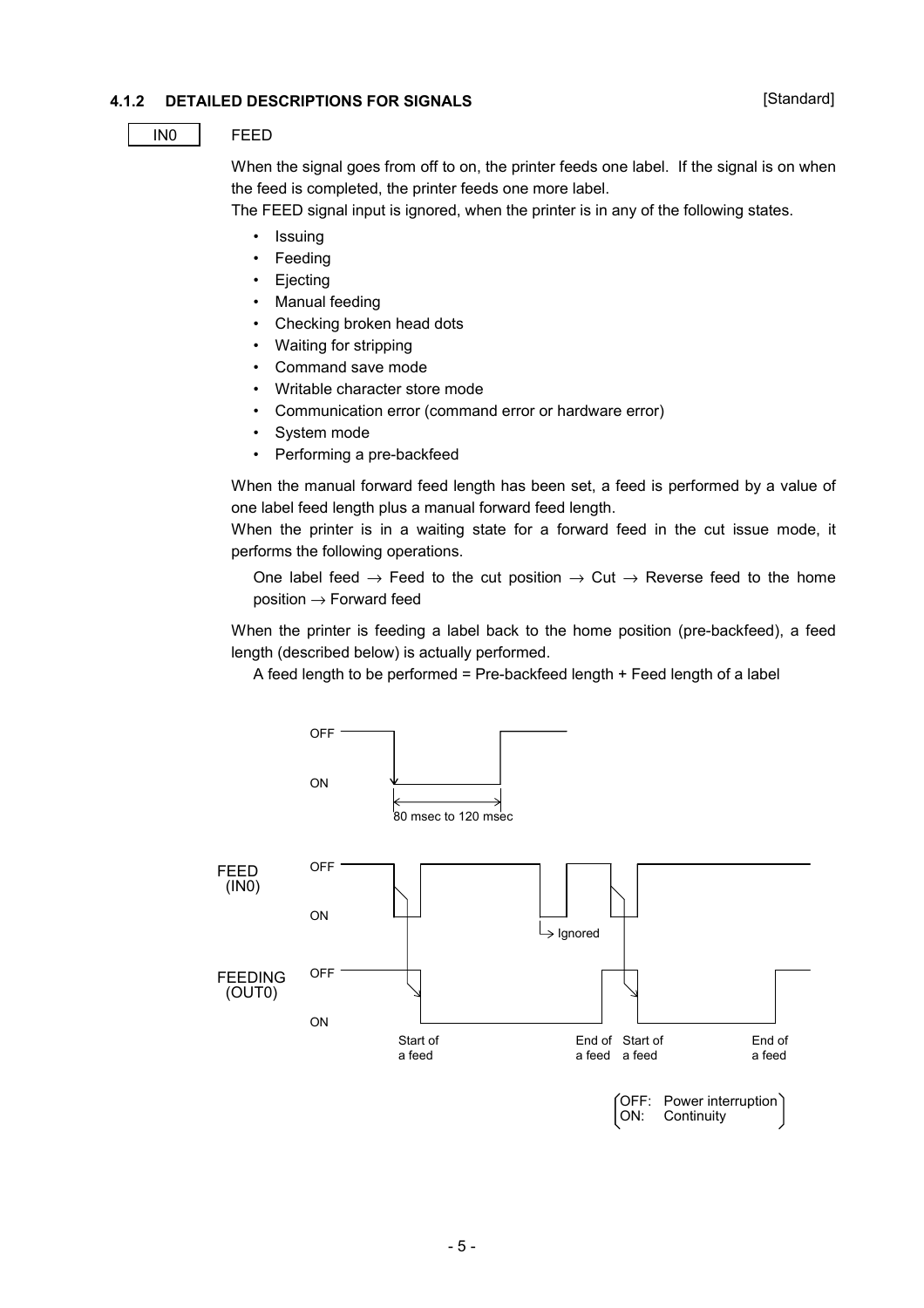#### **[Standard]**

#### IN1 | ISSUE

When the signal goes from off to on, the printer prints the data in the image buffer on one label. If the signal is on when the issue is completed, the printer issues one more label.

The ISSUE signal input is ignored, when the printer is in any of the following states.

- Issuing
- **Feeding**
- **Pausing**
- Engine error
- **Ejecting**
- Manual feeding
- Checking broken head dots
- Waiting for stripping
- Command save mode
- Writable character store mode
- Communication error (command error, hardware error)
- System mode
- Performing a pre-backfeed

After a label is issued by the Issue Command sent from the host, the ISSUE signal allows the same label to be printed. However, this signal cannot be substituted for the Issue Command. If the ISSUE signal goes on under the following conditions, printing is not performed properly.

- The ISSUE Command is not sent.
- The image buffer clear and drawing are performed after the Issue Command is sent. However, the Issue Command is not sent again.

In this case, a label may not be issued, and a status response may be returned.

When the printer is in a waiting state for a forward feed in the cut issue mode, it performs the following operations.

One label feed  $\rightarrow$  Feed to the cut position  $\rightarrow$  Cut  $\rightarrow$  Reverse feed to the home  $position \rightarrow Forward feed$ 

When the printer is feeding a label back to the home position (pre-backfeed), a feed length (described below) is actually performed.

A feed length to be performed = Pre-backfeed length + Feed length of a label  $(+)$ Forward feed length to the strip position)

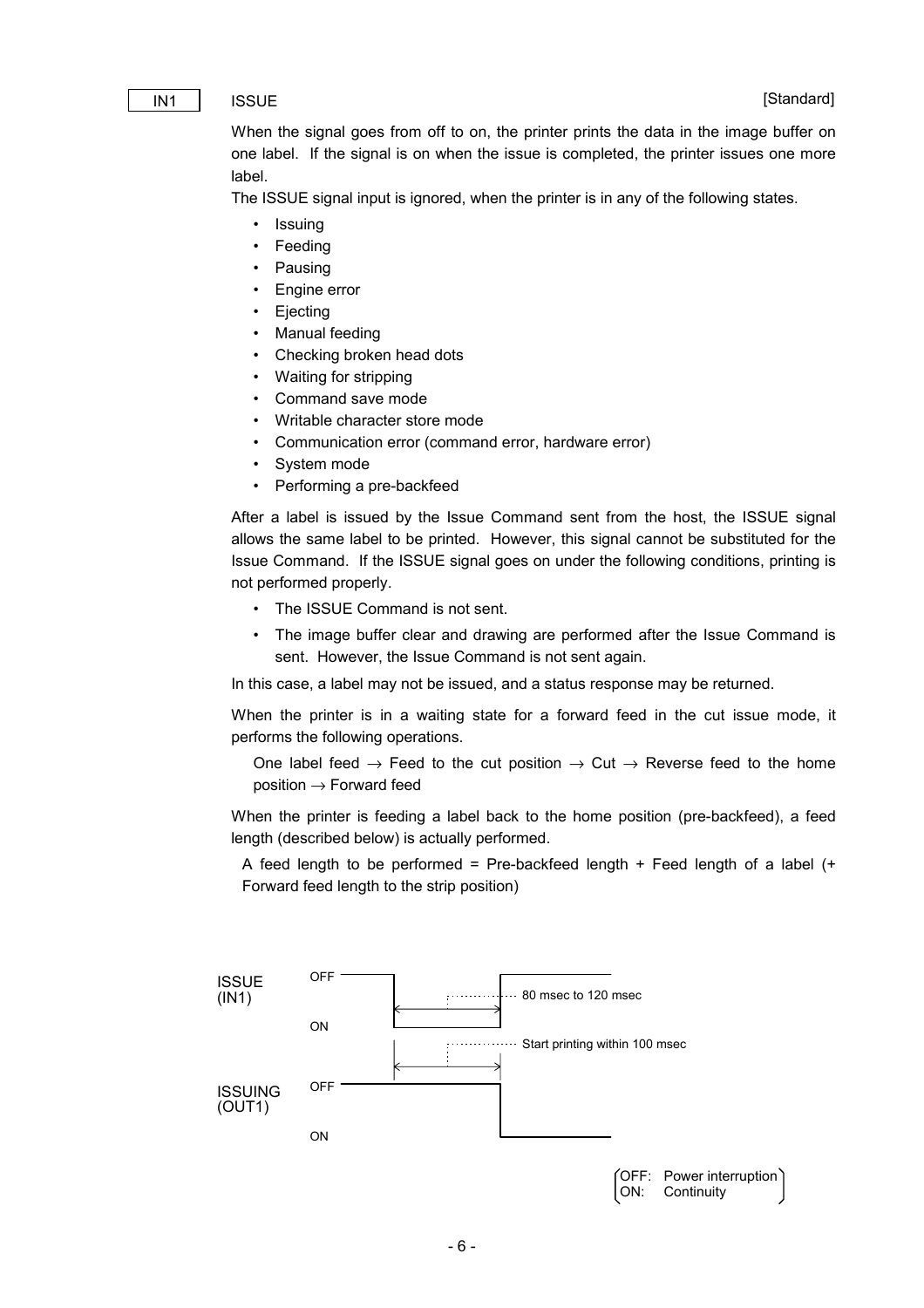

*NOTE: While an issue is being performed by the ISSUE signal (IN1), the Clear Command or Drawing Command should not be sent from the host, since the data may not be printed properly.*



(OFF: Power interruption) ON: Continuity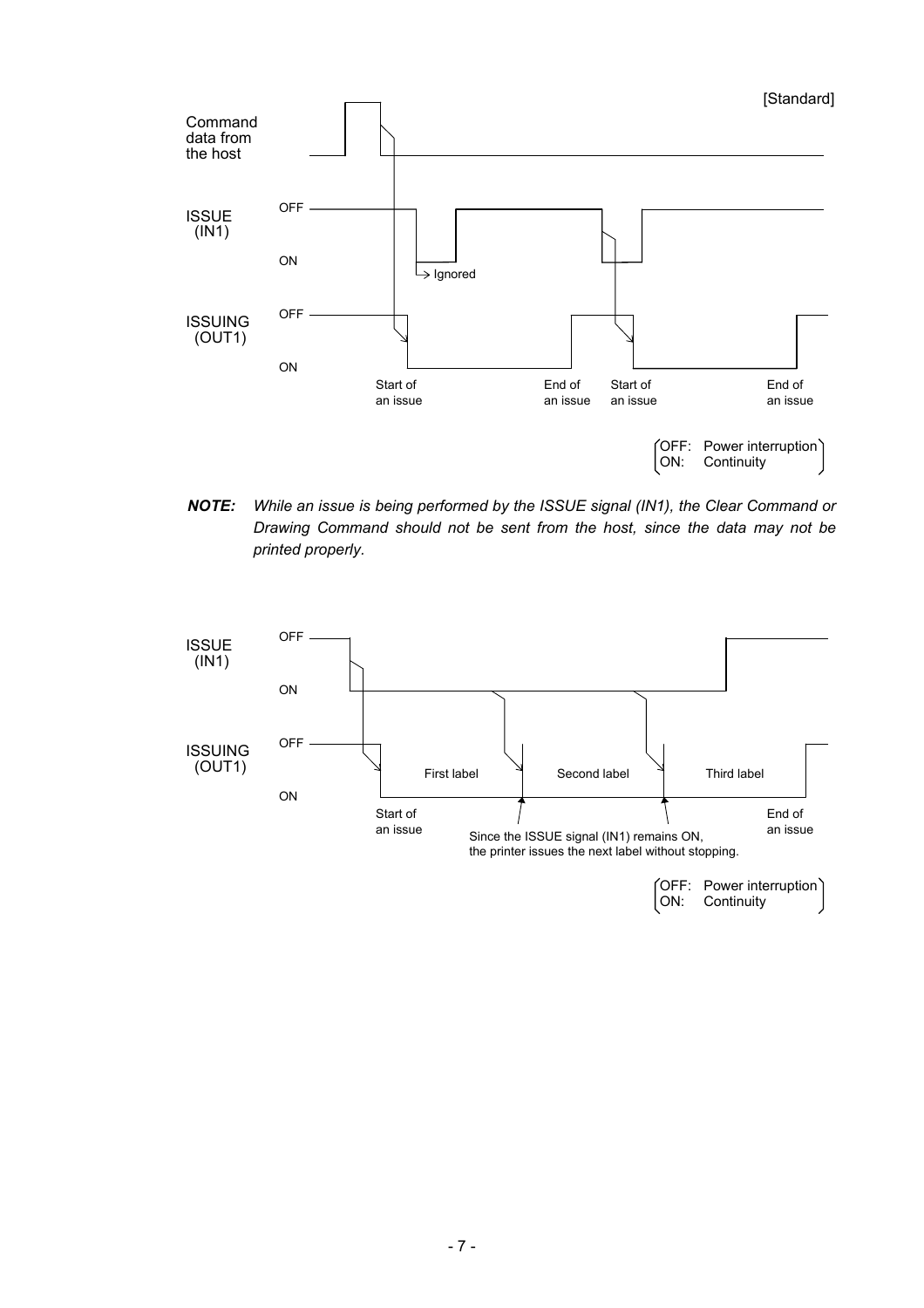#### IN2 PAUSE

The printer enters a pause state by this signal. While the PAUSE signal is on, the printer does not issue a label. When the signal goes off, the printer starts issuing.

If the PAUSE signal goes on while the printer is issuing or feeding a label, the printer does not stop an issue or a feed immediately. After issuing or feeding one label, the printer enters the pause state.



A pause state generated by the PAUSE signal cannot be cleared only by the RESTART key of the printer. The pause state, generated by the PAUSE key, can be cleared when the PAUSE signal goes from on to off.

An error can be cleared only by the RESTART key on the printer. (The error cannot be cleared when the PAUSE signal goes from on to off.)

- 8 -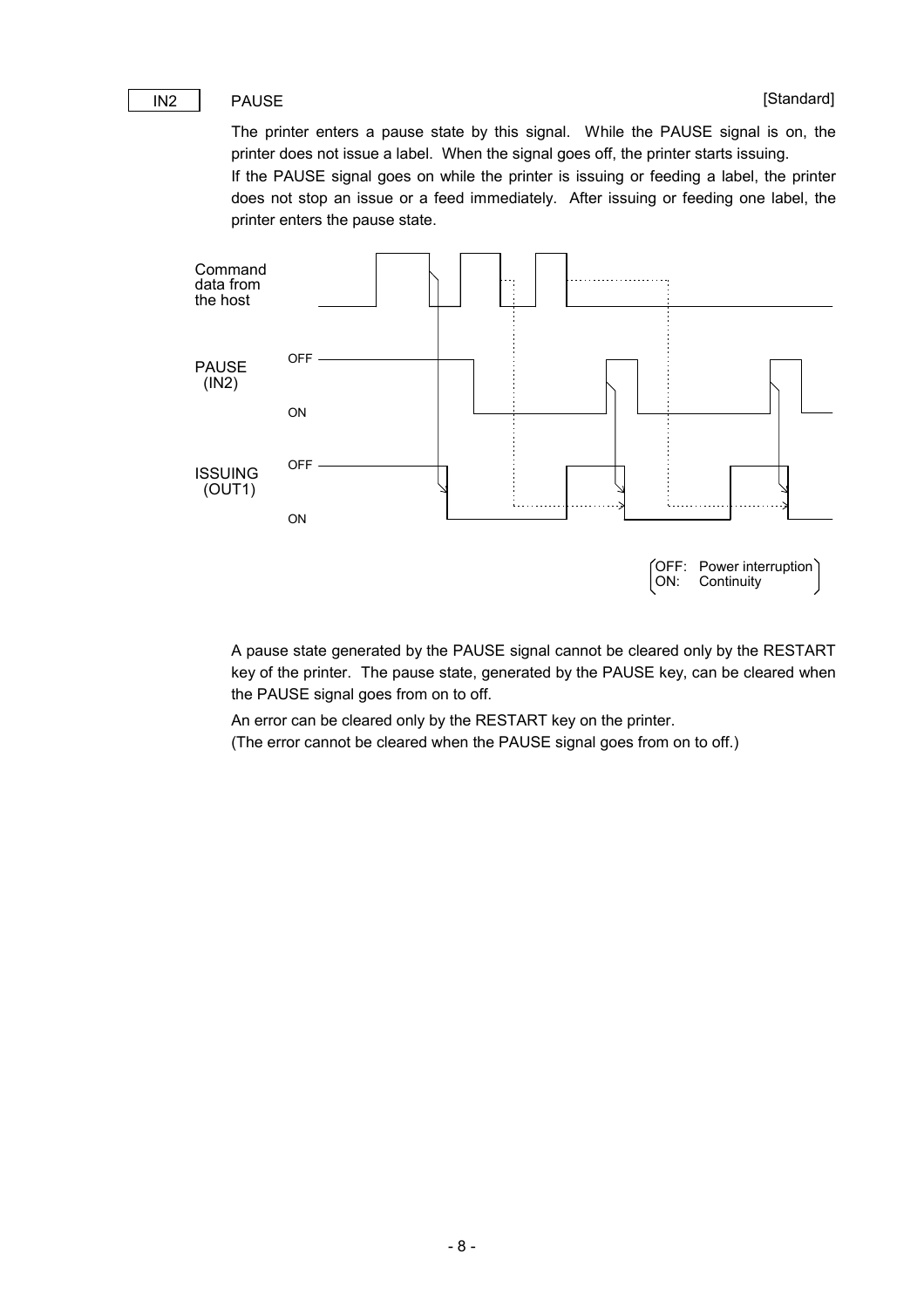#### [Standard]

#### IN3 PRE-BACKFEED

When the strip issue (Issue modes D and E) is selected, or this signal goes from off to on, the printer feeds a label back to the issue standby position.

The PRE-BACKFEED signal input is ignored when the printer is in any of the following states.

- Issuing
- Feeding
- Engine error
- Ejecting
- Manual feeding
- Checking broken head dots
- Command save mode
- Writable character store mode
- Communication error (command error, hardware error)
- System mode
- Performing a pre-backfeed

Once the label is fed back to the issue standby position, thereafter, the PRE-BACKFEED signal input is ignored.

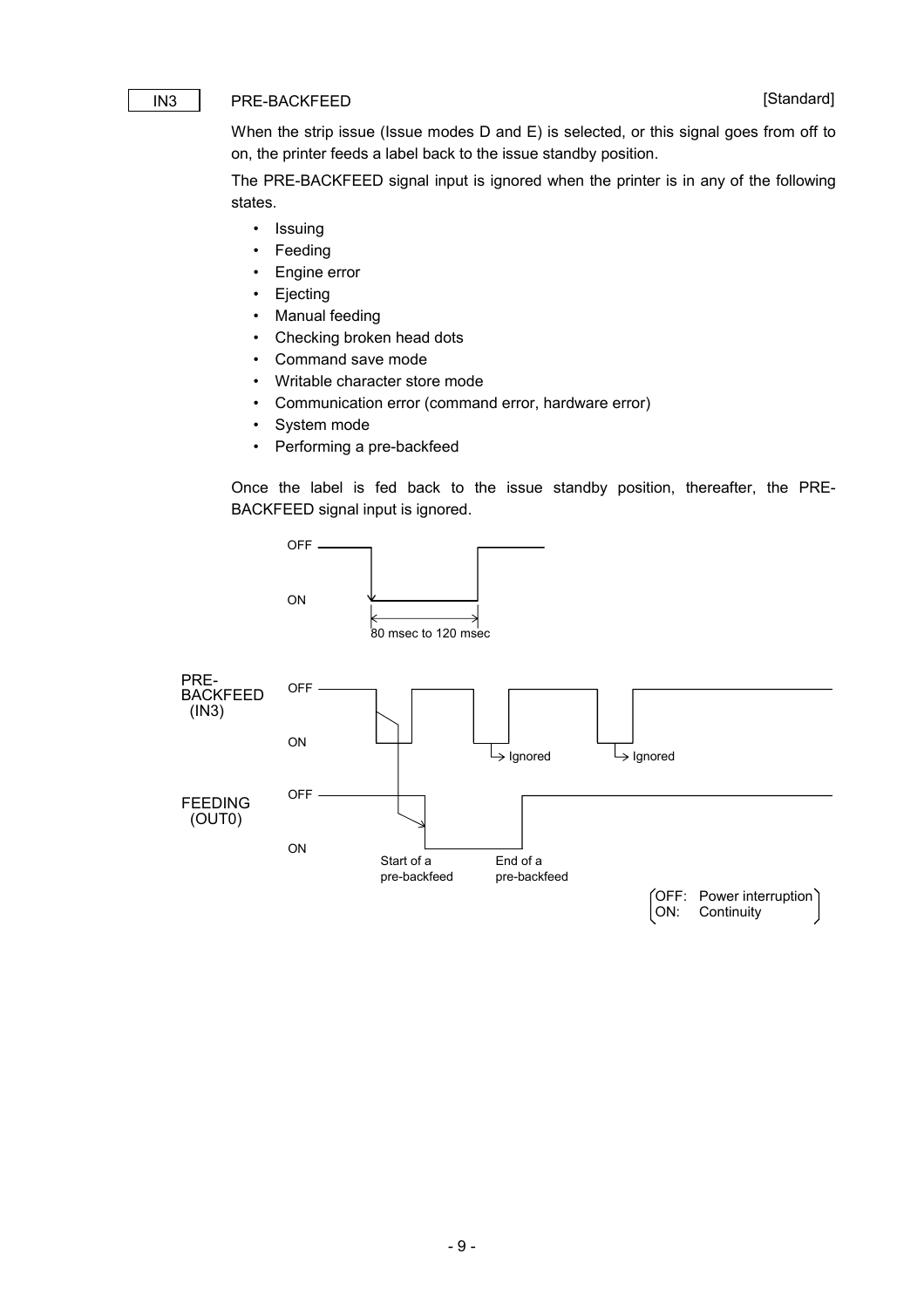#### [Standard]

#### OUT0 FEEDING

This output signal indicates that the printer is feeding a label.

The signal is on during a feed. Feeding means the following states.

- Normal feeding
- Ejecting by the Eject Command from the host
- Ejecting for an issue with a cut
- Reverse feeding for a strip issue
- Manual forward/reverse feeding
- Initial feed when the printer restarts after an error is cleared.
- Performing a pre-backfeed

When the printer completes a feed normally, the signal goes off.

The FEEDING signal is output for a feed by any of the following: the printer key, a command from the host, or the FEED signal.

When an error occurs during a feed and the printer stops feeding, the FEEDING signal goes off.

(1) Normal feed



(2) Label end in the middle of a feed

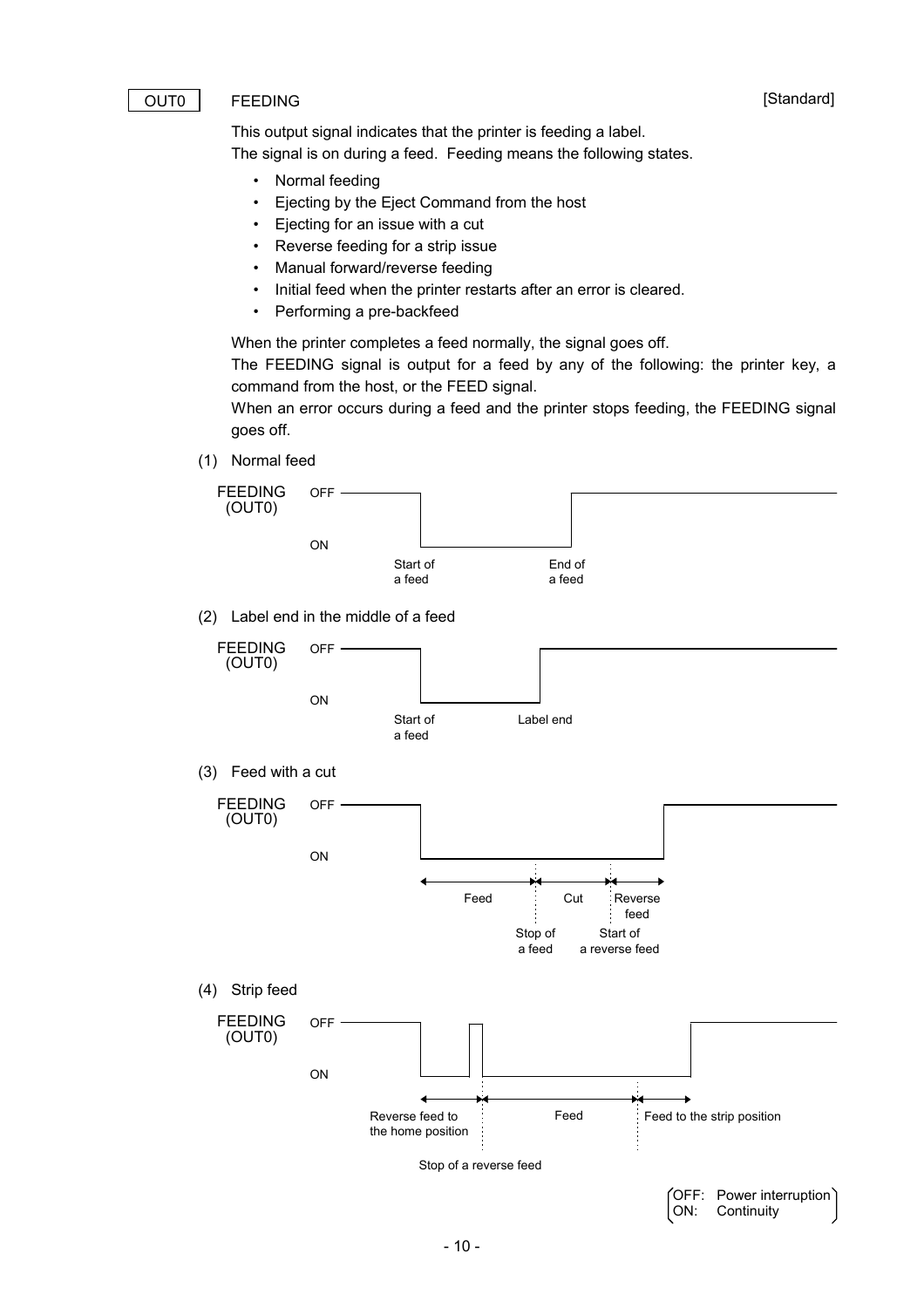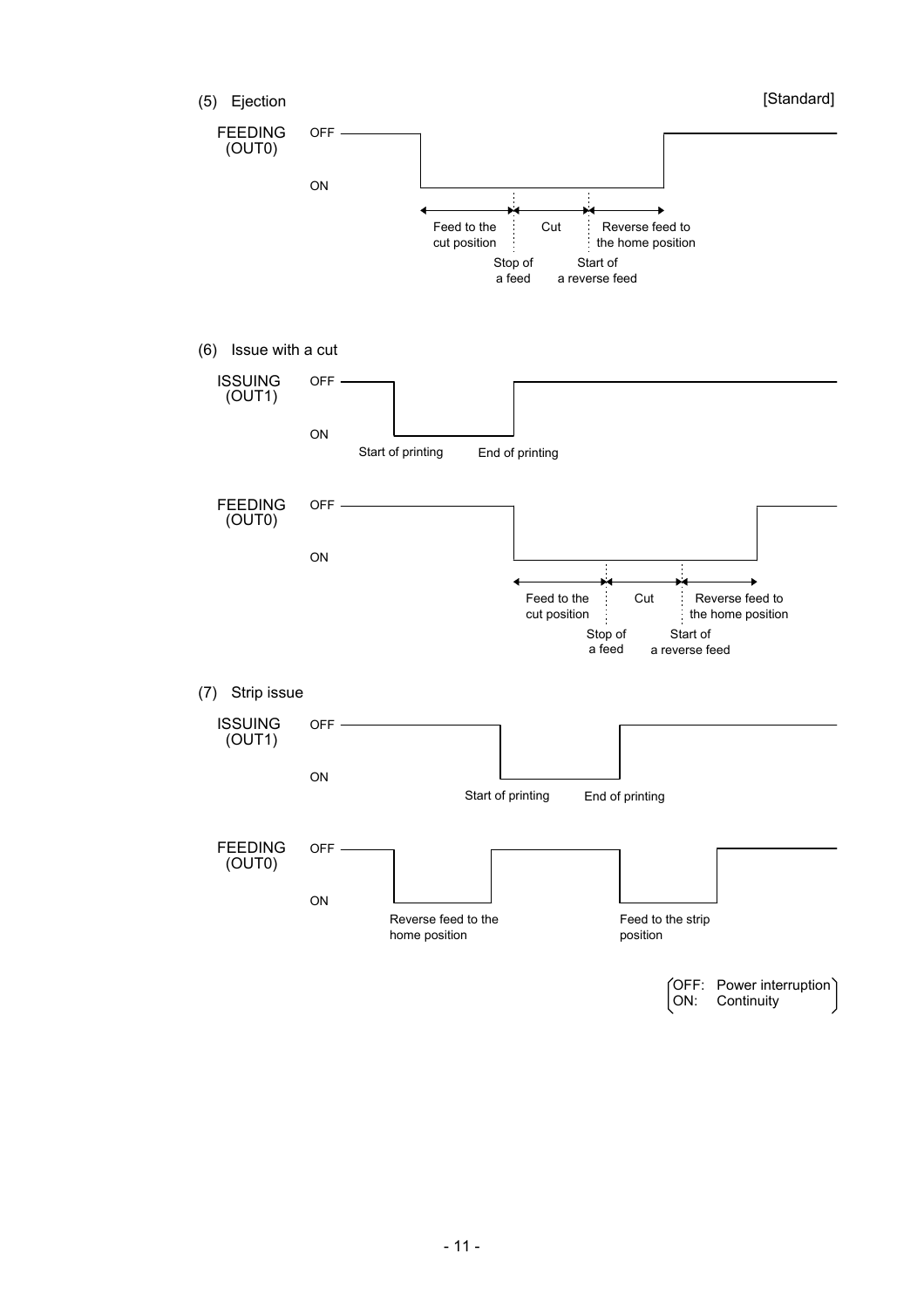#### OUT1 | ISSUING

This output signal indicates that the printer is issuing a label.

The signal is on during an issue. In the batch issue mode, the signal goes off when the specified number of labels are issued normally. However, when the printer performs batch issues without stopping between different batches, the signal remains on. In the strip issue mode, the signal goes off every time the printer issues one label normally. In the cut issue mode, the signal goes off while the printer is ejecting a label to cut.

The ISSUING signal is output for any issue for the self test results printout or test print in the system mode, or by a command from the host or the ISSUE signal. However, since the checks such as the Expansion I/O loop back check are performed in the self-test, there may be moments where all output signals go on.

When an error occurs during issuing and the printer stops issuing, the ISSUING signal goes off.

When the printer pauses during issuing one label or more, the signal goes off. After the pause state is cleared, the signal goes on again and the printer resumes printing the remaining number of labels.

(1) Normal issue



(2) Label end in the middle of an issue



(3) Batch issue (2 labels to issue)



(4) Strip issue (2 labels to issue)

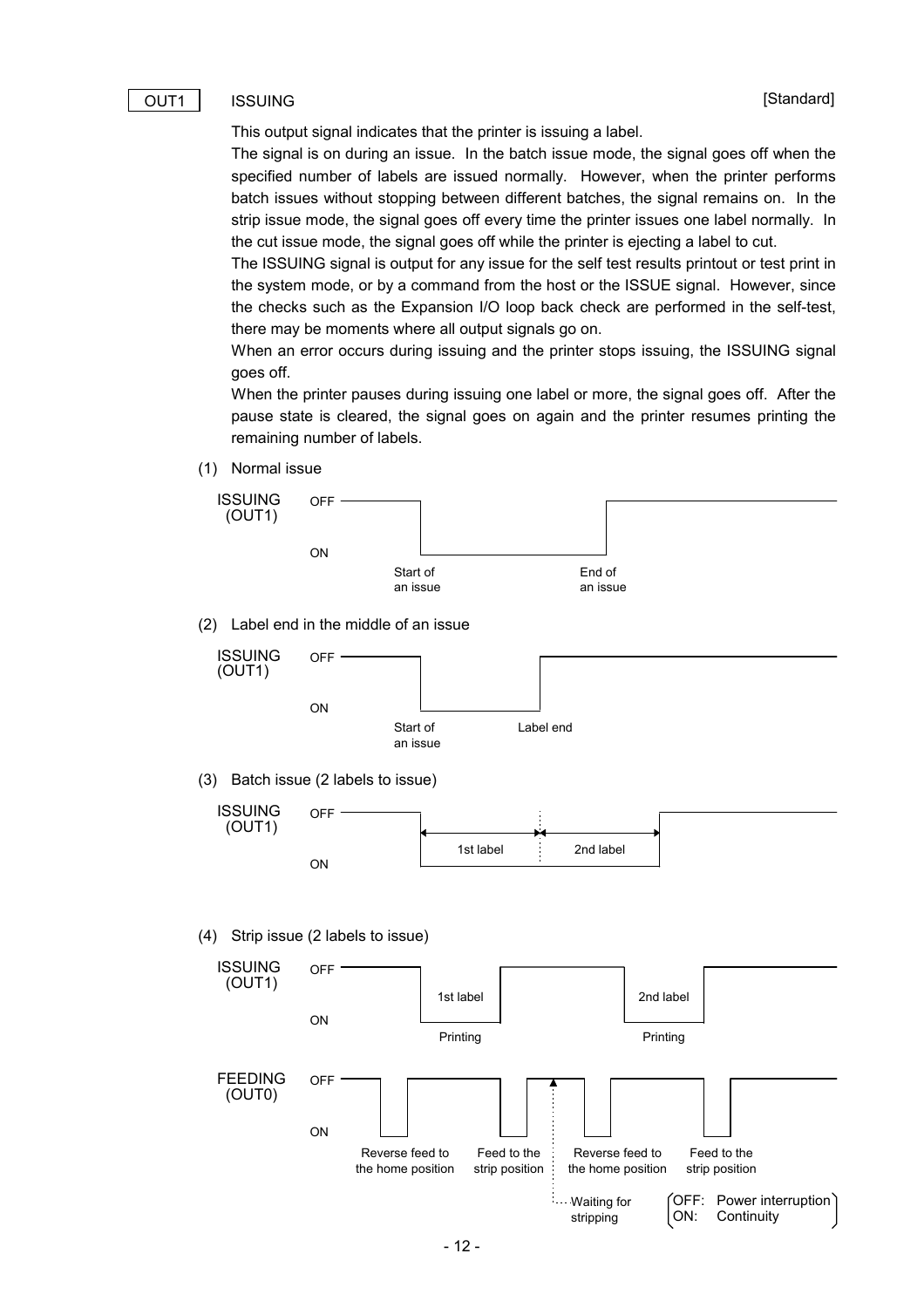(5) Cut issue (4 labels to issue, cut every 2 labels) (When the swing cutter is used)

ISSUING (OUT1) OFF 1st label 2nd label ON FEEDING (OUT0) OFF Eject Eject ON 3rd label 4th label

(6) Batch issue (3 labels to issue, pause during printing)



(7) Ribbon saving issue



(OFF: Power interruption)<br>ON: Continuity Continuity

[Standard]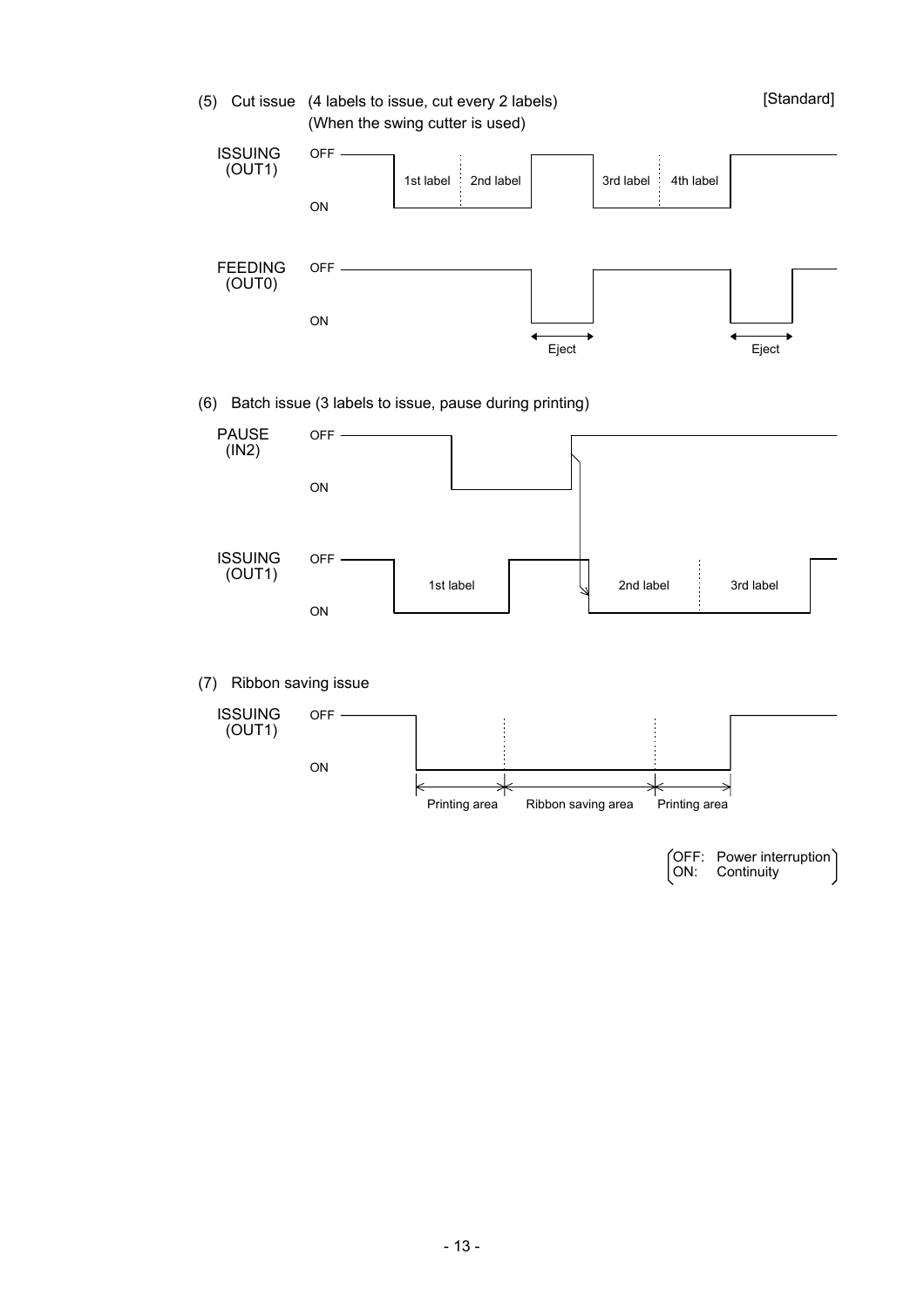#### [Standard]

#### OUT2 | PAUSING

This output signal indicates that the printer is in a pause state.

While the printer is in a pause state, the signal goes on. The PAUSING signal is output for any pausing state caused by either the printer key or PAUSE signal. Also, when the head is opened, the PAUSING signal goes on.



If the PAUSE signal is input during issuing or feeding, the PAUSING signal is not output until the issuing or feeding is completed.

If the PAUSE signal (IN2) is input when the printer is in an error state, it is ignored.

OFF: Power interruption Continuity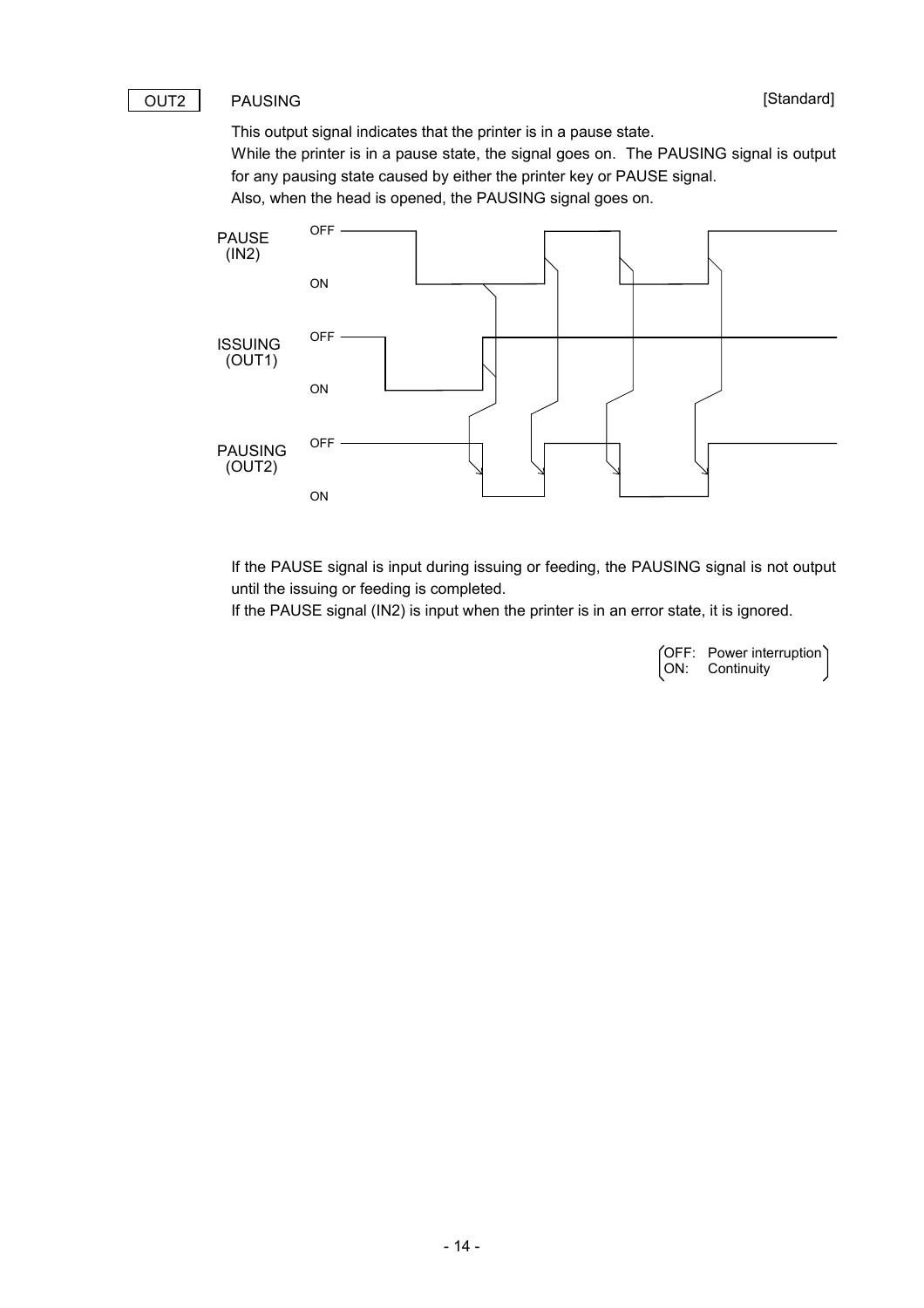#### [Standard]

#### OUT3 | ERROR

This output signal indicates that an error occurred, stopping the printer. The signal goes on while the printer is in an error state. When any of the following errors occur, the ERROR signal goes on.

- Communication error (Command error)
- Communication error (Hardware error)
- Paper jam
- Cutter error
- Paper end
- Ribbon end
- Ribbon error
- Head open error
- Thermal head abnormal
- Thermal head temperature abnormal (overheating)
- Rewinder overflow
- Write error of memory for storage
- Format error of memory for storage
- Full memory for storage

When the error state is cleared, the ERROR signal goes off.

However, the printer is not restored unless the power goes off then on, when an error cannot be cleared by the [RESTART] key.

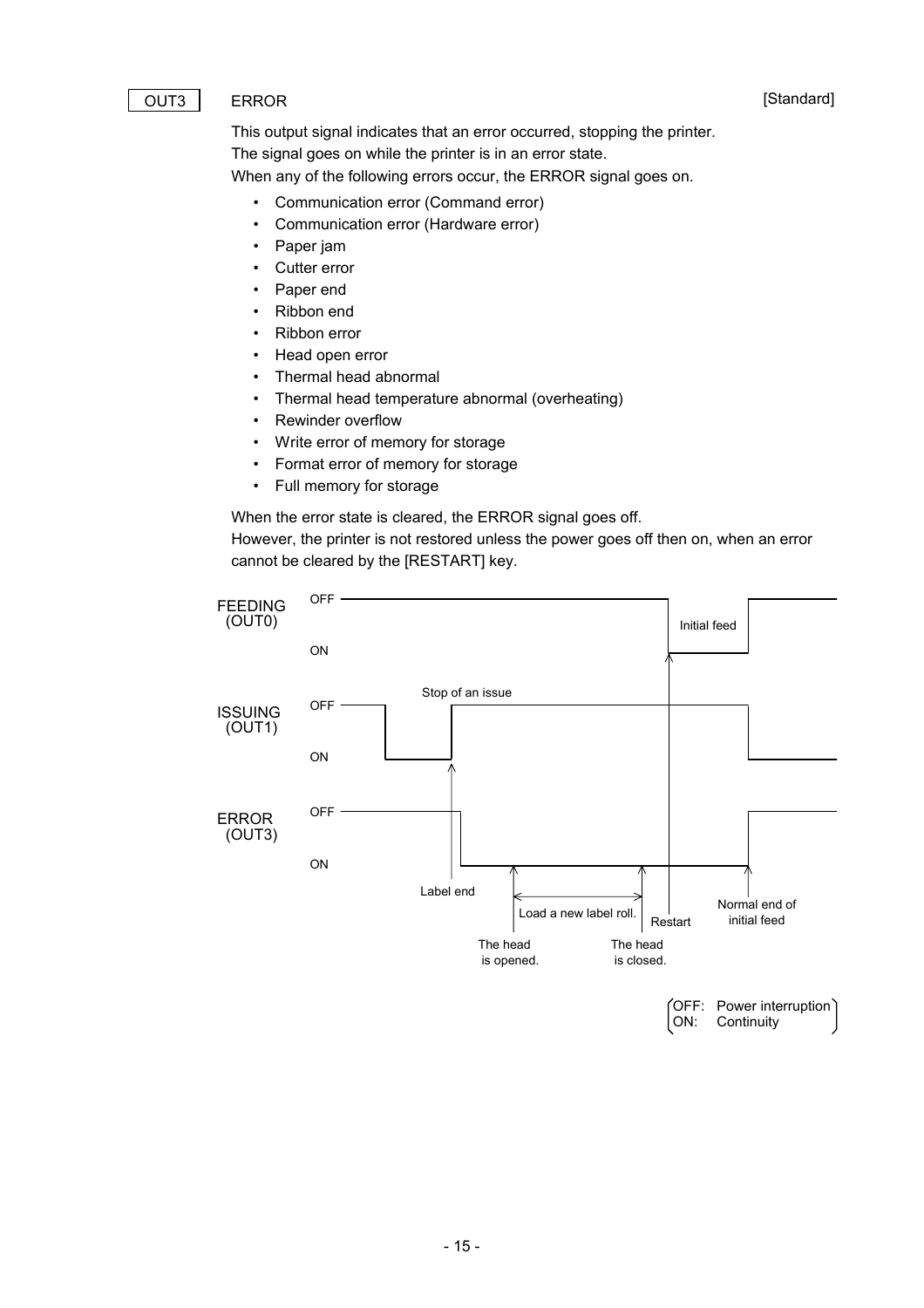#### OUT5 | POWER ON

[Standard]

This output signal indicates that the printer power is on.

While the printer power is on, the signal is on.

While the printer power is on, the POWER ON signal remains on, no matter what state the printer is in.

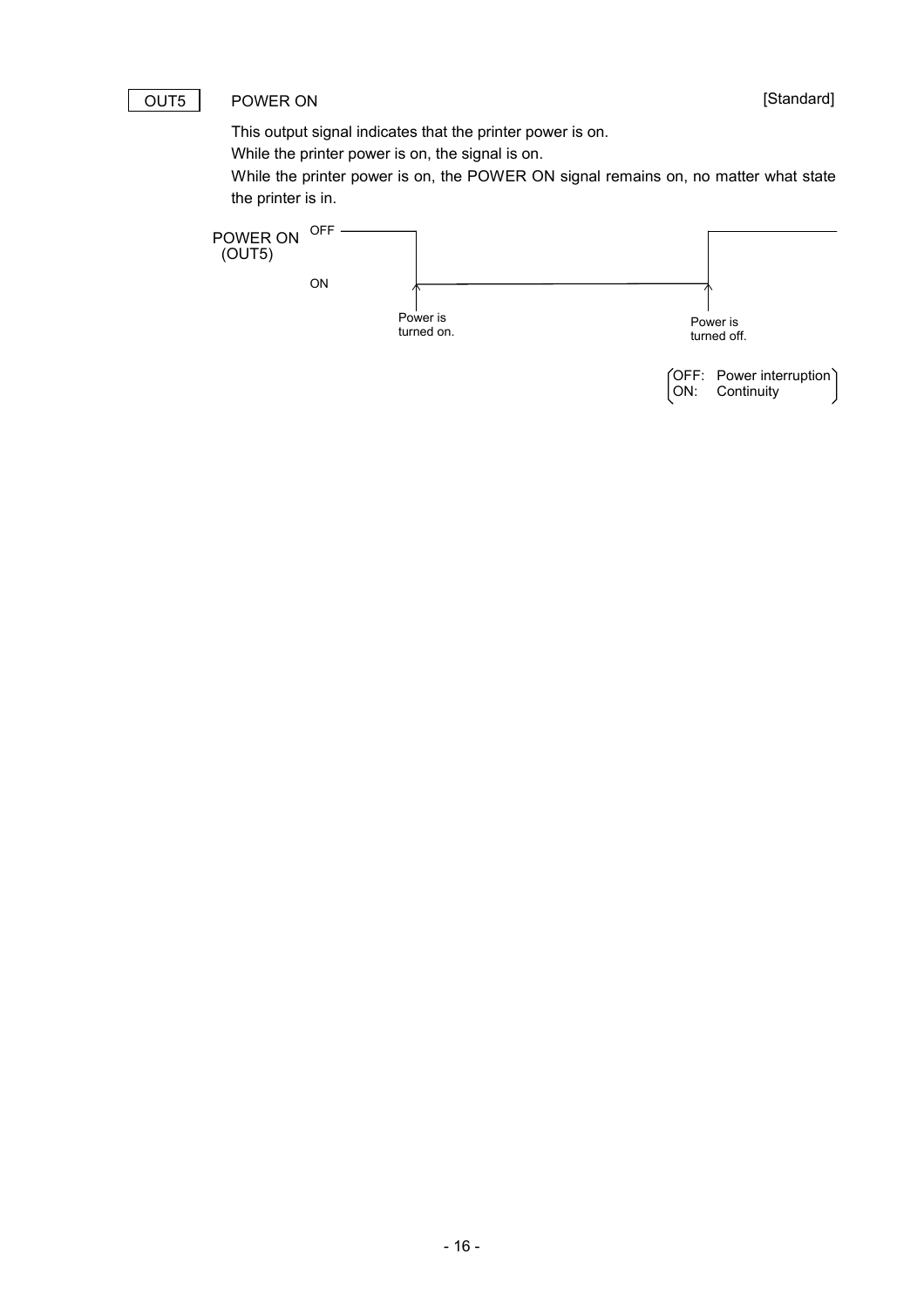#### OUT6 | RIBBON NEAR END

[Standard]

This output signal indicates that the printer ribbon is near the end. While the printer is in a ribbon near end state, the signal goes on.

When the printer has run out of ribbon, the signal goes off.

If the ribbon near end detection is set to OFF (not performed) in the system mode, the OUT6 signal remains OFF even if the printer is in a ribbon near end state.

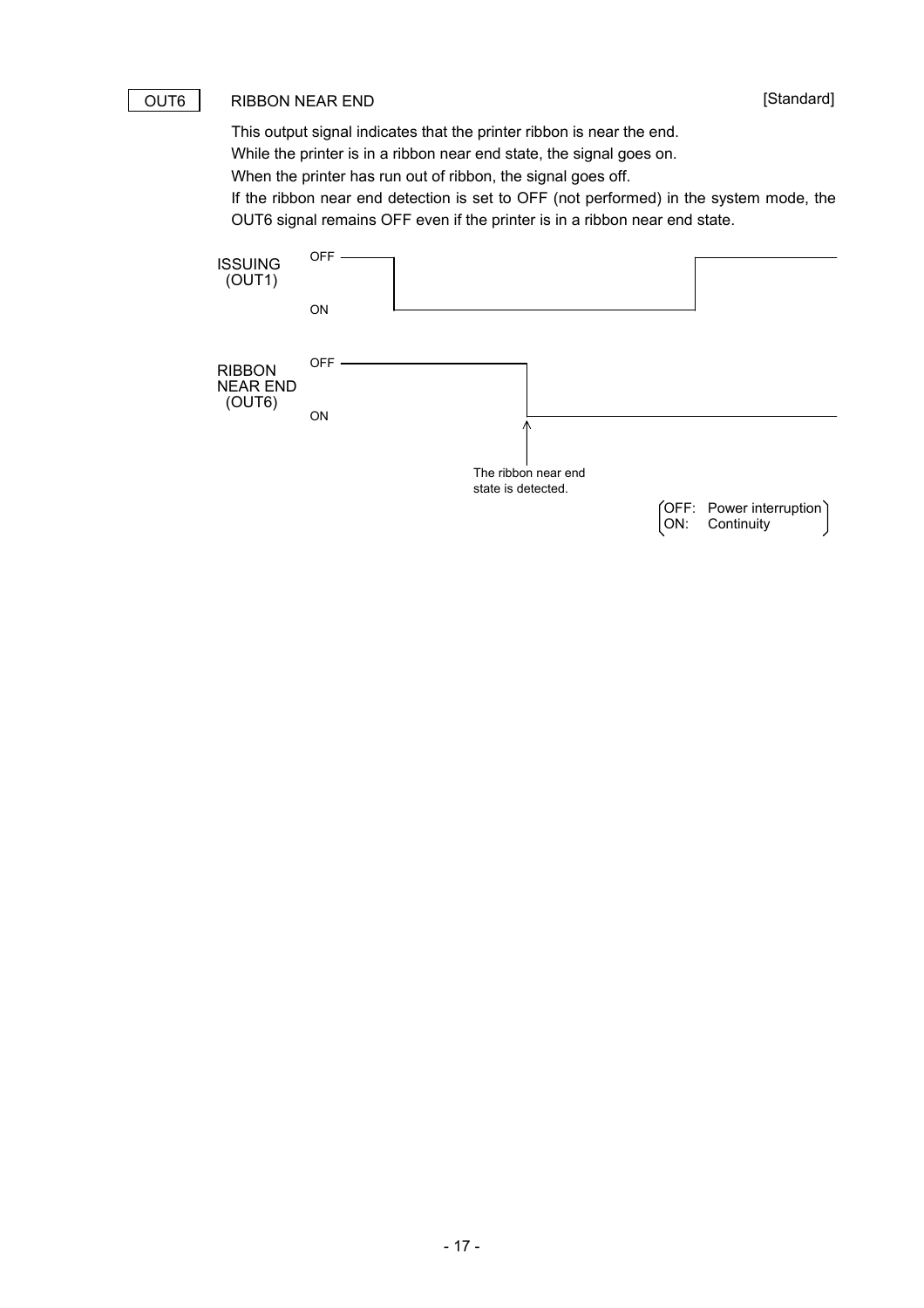#### **4.1.3 EXAMPLE OF TIMING CHART (STANDARD SPECIFICATIONS)**

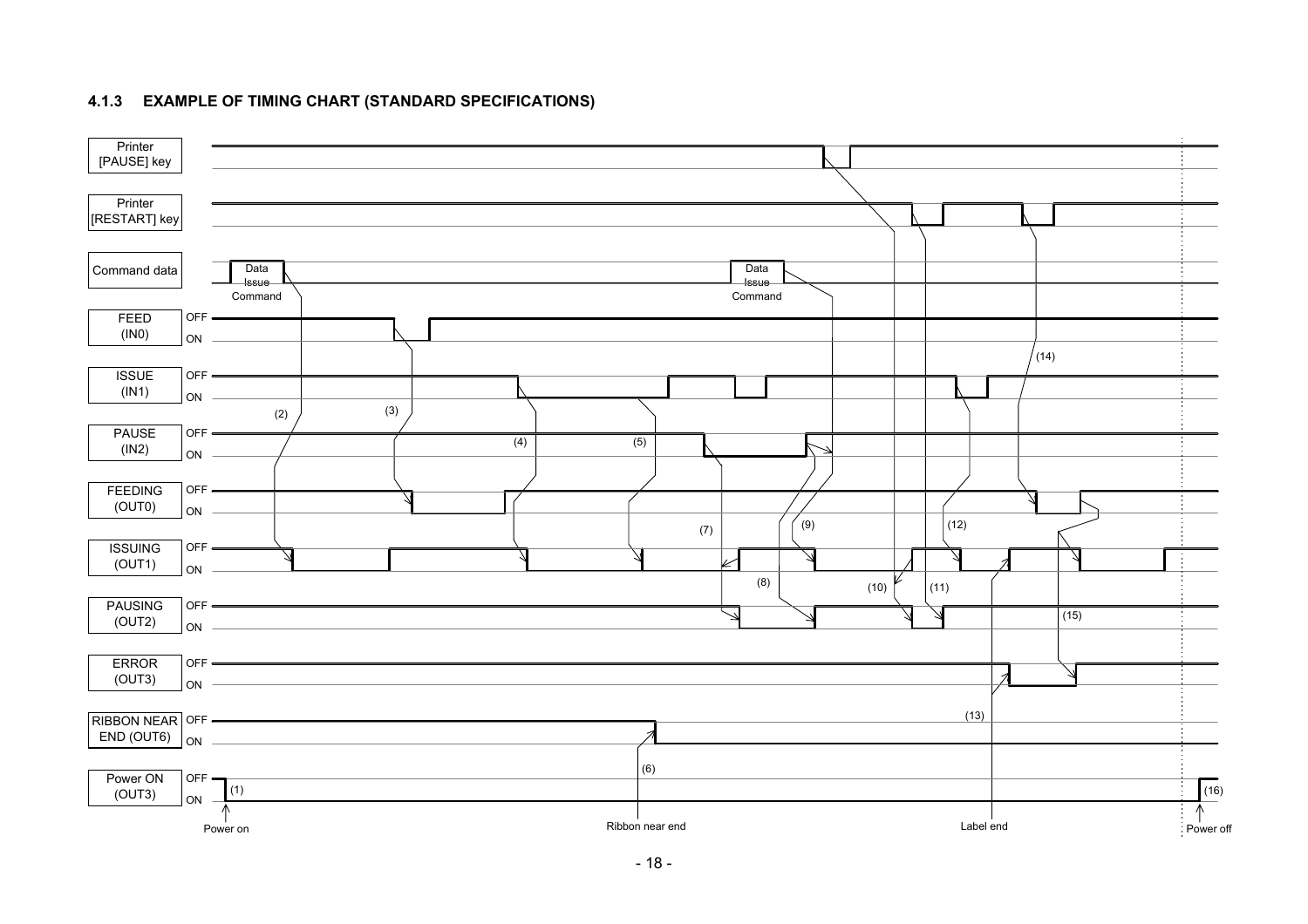#### **Explanation of Timing Chart (Standard Specifications)**

- (1) When the power is turned on, the  $\lfloor$  OUT5  $\rfloor$  (POWER ON) goes on.
- (2) The printer starts issuing by the command from the host. The  $\vert$  OUT1  $\vert$  (ISSUING) goes on.
- (3) The printer starts feeding by the LINO STEED). The LOUTO (FEEDING) goes on.
- (4) The printer starts issuing by the  $\mid$  IN1  $\mid$  (ISSUE). The  $\mid$  OUT1 (ISSUING) goes on.
- (5) The printer starts issuing by the  $\mid$  IN1  $\mid$  (ISSUE). The  $\mid$  OUT1  $\mid$  (ISSUING) goes on.
- (6) Since a ribbon near end state is detected, [OUT6] (RIBBON NEAR END) goes on.
- (7) After the issue is completed, the printer enters into a pause state by the  $\mid$  <code>IN2</code>  $\mid$  (PAUSE). The <code> $\mid$ OUT2</code>  $\mid$  (PAUSING) goes on.
- (8)  $\,$  The pause state is cleared when the  $\,|\,$  IN2  $\,$  (PAUSE) goes off. The  $|\,$  OUT2  $|$  (PAUSING) goes off.
- (9)  $\,$  The pause state is cleared when the  $\,$  IN2  $\,$  (PAUSE) goes off. Then the printer starts issuing for the command from the host. The [OUT1 ](ISSUING) goes on.
- (10) After the issue is completed, the printer enters into a pause state by the printer PAUSE key. The [OUT2] (PAUSING) goes on.
- (11) The pause state is cleared by the printer RESTART key. The  $\mid$  OUT2  $\mid$  (PAUSING) goes off.
- (12) The printer starts issuing by the  $\lfloor$  IN1  $\rfloor$  (ISSUE). The  $\lfloor$  OUT1  $\rfloor$  (ISSUING) goes on.
- (13) The printer stops issuing because a label end error occurred during an issue. The [OUT1](ISSUING) goes off and the[OUT3](ERROR) goes on.
- (14) The printer starts an initial feed by the printer RESTART key. (The  $\mid$  OUT0  $\mid$  (FEEDING) goes on.)
- (15) After the initial feed is completed, the error state is cleared (the (ERROR) goes off), OUT3the printer resumes issuing (the | OUT1 | (ISSUING) goes on).
- (16) When the power is turned off, the  $\mid$  OUT5  $\mid$  (POWER ON) goes off.
	- OFF: Power interruption ON: Continuity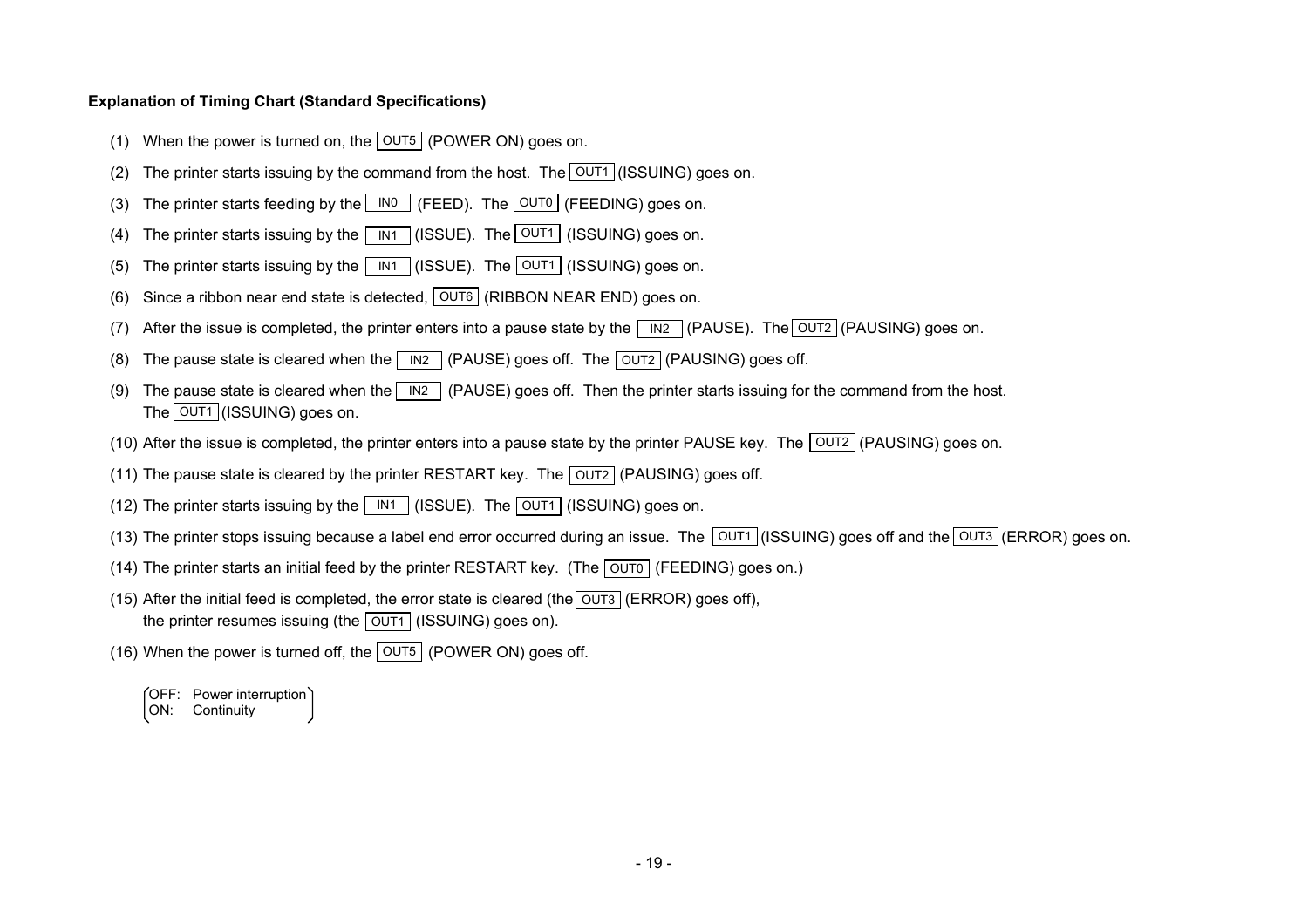#### **Example of Timing Charts for Issue/Feed Mode E (Strip mode: with back feed, the peel-off sensor is ignored, the applicator is supported.)**

#### (1) When one label is issued:



- When issue mode E is selected, an issue is started by the IN2 (PAUSE).
- The data transmission is performed when the IN2 (PAUSE) goes on, and an issue is started when the IN2 (PAUSE) goes off.
- The IN2 (PAUSE) goes on at the timing of the rise of the OUT1 (ISSUING).
- If the label to be issued is the same as the previous one, an issue is started when the IN2 (PAUSE) goes off.
- If the label to be issued is different from the previous one, an issue is started when the IN2 (PAUSE) goes off, after the next label data is sent.
- (2) When three labels are issued:

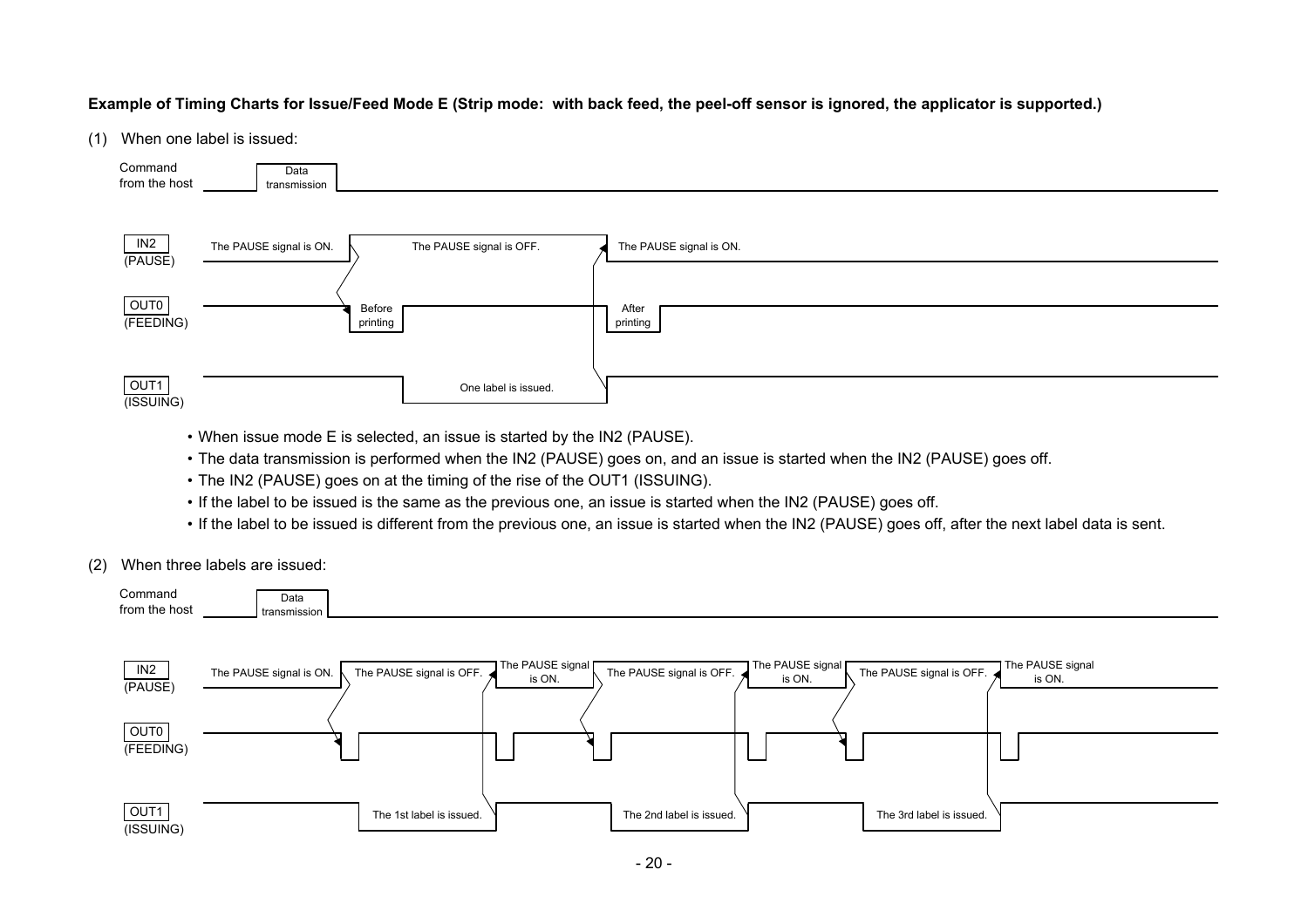### **4.2 IN-LINE SPECIFICATIONS**

#### [In-line]

#### **4.2.1 OUTLINE OF SIGNALS**

#### Input

- IN0. FEED ............................Feeds one label.
- IN1. ISSUE...........................Issues one label.
- IN2. ACTIVATE ....................Starts processing the Issue Command
- IN3. PRE-BACKFEED..........Feeds a label back to the home position.
- IN4. Not used
- IN5. Not used

**Output** 

#### OUT0. FEEDING..............................Indicates the printer is feeding a label.

- OUT1. ISSUING.................................Indicates the printer is issuing a label.
- OUT2. ACTIVE...................................Indicates whether or not the printer is active.
- OUT3. ERROR.................................Indicates the printer is in an error state.
- OUT4. Not used ...............................The signal is always off.
- OUT5. POWER ON ..............................Indicates the printer power is on (without software control).
- OUT6. RIBBON NEAR END ............Indicates the printer ribbon is near the end.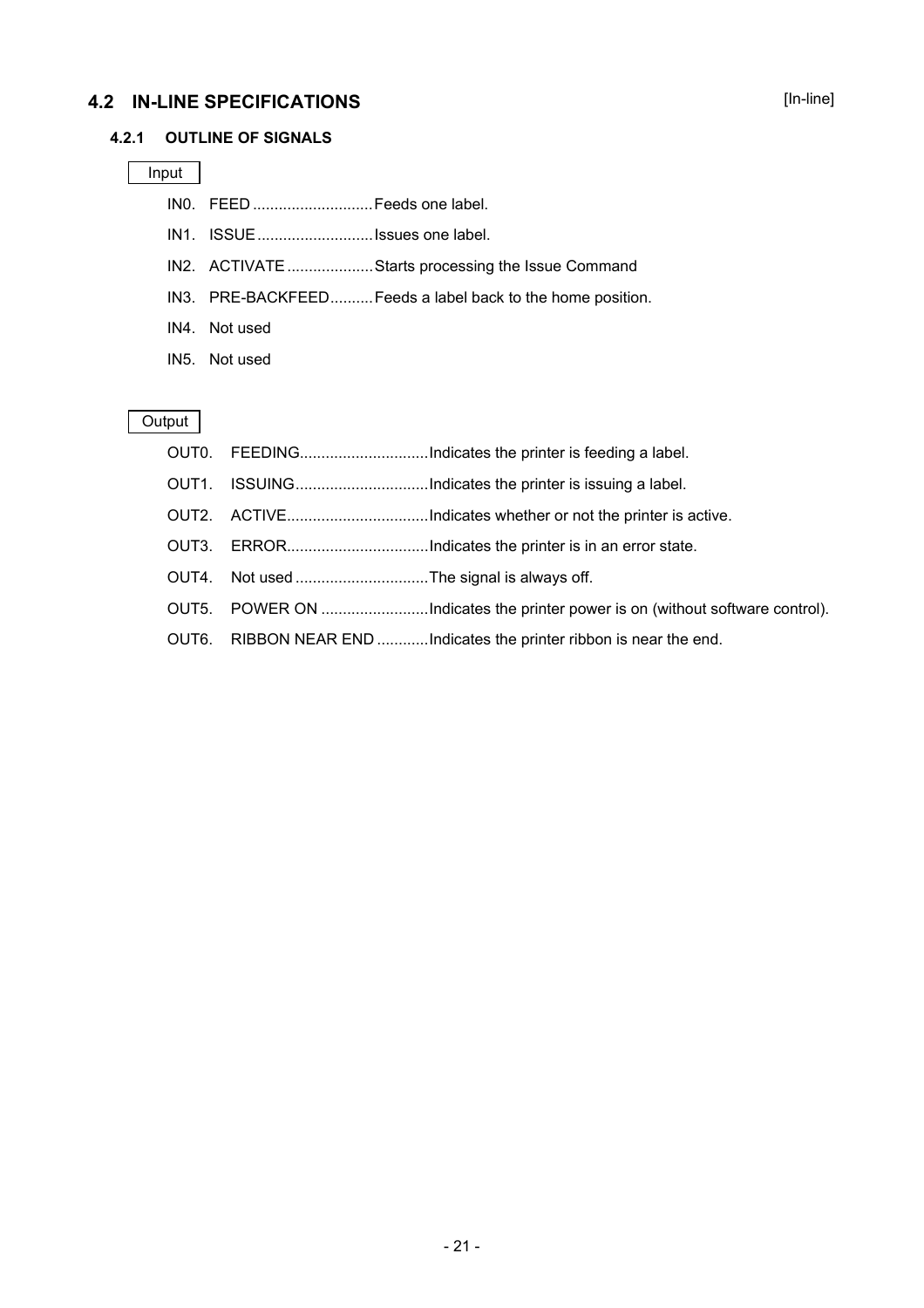#### **4.2.2 DETAILED DESCRIPTIONS FOR SIGNALS**

#### IN0 FEED

When the signal goes from off to on, the printer feeds one label. If the signal is on when the feed is completed, the printer feeds one more label.

The FEED signal input is ignored, when the printer is in any of the following states.

- Issuing
- **Feeding**
- Manual feeding
- **Ejecting**
- Checking broken head dots
- Waiting for stripping
- Command save mode
- Writable character store mode
- Communication error (command error or hardware error)
- System mode
- Performing a pre-backfeed

When the manual forward feed length has been set, a feed length (described below) is performed.

A feed length to be performed = Feed length of a label + Manual forward feed length

When the printer is in a wait state for a forward feed in the cut issue mode, it performs the following operations.

One label feed  $\rightarrow$  Feed to the cut position  $\rightarrow$  Cut  $\rightarrow$  Reverse feed to the home  $position \rightarrow Forward$  feed

When the printer is feeding a label back to the home position (pre-backfeed), a feed length (described below) is actually performed.

A feed length to be performed = Pre-backfeed length + Feed length of a label

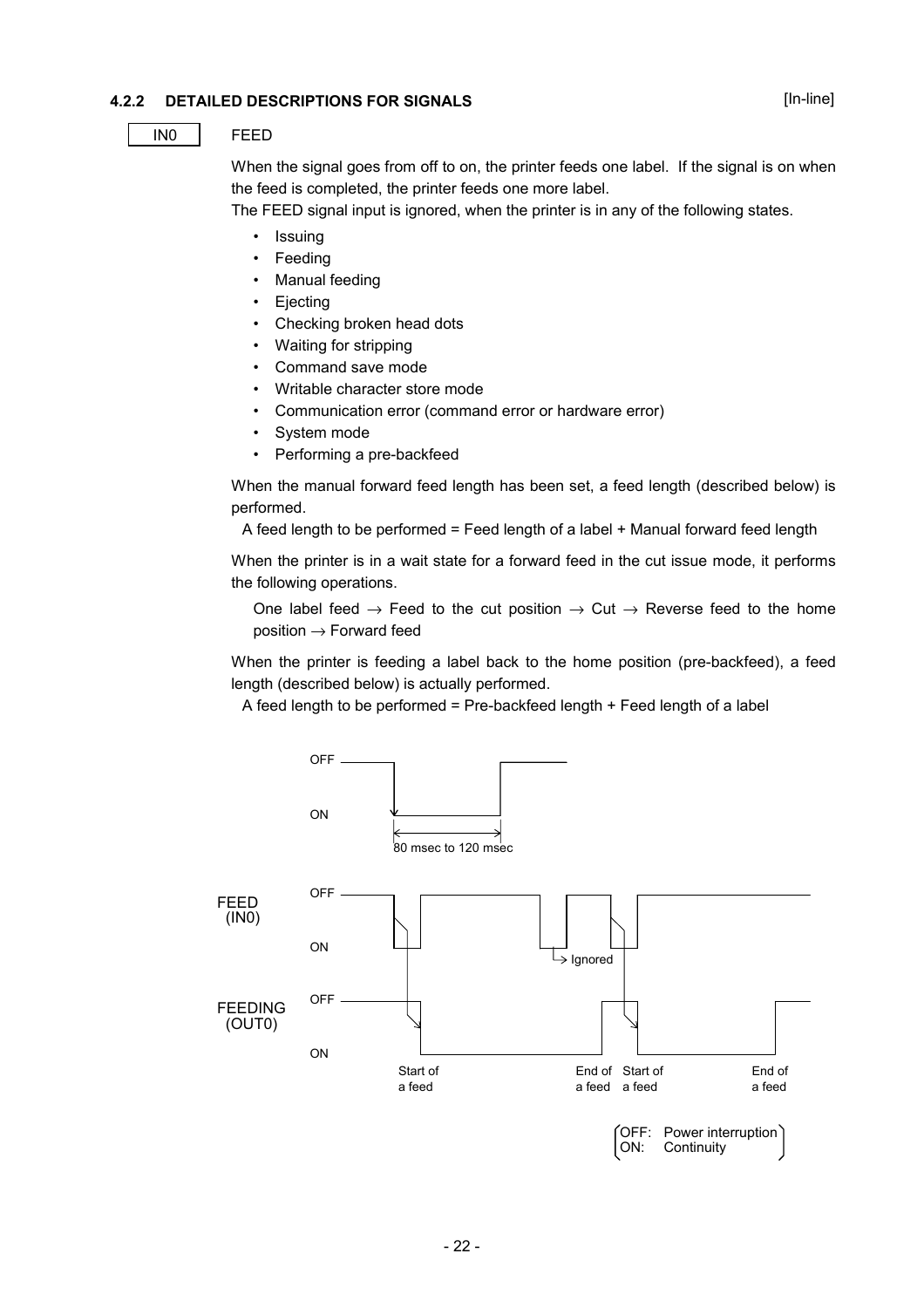#### IN1 | ISSUE

When the signal goes from off to on, the printer prints the data in the image buffer on one label. If the signal is on when the issue is completed, the printer issues one more label.

The ISSUE signal input is ignored, when the printer is in any of the following states.

- Issuing
- **Feeding**
- Pausing
- **Inactive**
- Engine error
- Manual feeding
- Checking broken head dots
- Waiting for stripping
- Command save mode
- Writable character store mode
- Communication error (command error, hardware error)
- System mode
- Performing a pre-backfeed

After a label is issued by the Issue Command sent from the host and the ACTIVATE signal (IN2), the ISSUE signal allows the same label to be printed. However, this signal cannot be substituted for the Issue Command. If the ISSUE signal goes on under the following conditions, printing is not performed properly.

- The ISSUE Command is not sent.
- An issue is not performed by the ACTIVATE signal after the Issue Command is sent.
- The image buffer clear and drawing are performed after the Issue Command is sent. However, the Issue Command is not sent again.

In this case, a label may not be issued, and a status response may be returned.

When the printer is in a wait state for a forward feed in the cut issue mode, it performs the following operations.

One label printing  $\rightarrow$  Feed to the cut position  $\rightarrow$  Cut  $\rightarrow$  Reverse feed to the home position → Forward feed

When the printer is feeding a label back to the home position (pre-backfeed), a feed length (described below) is actually performed.

A feed length to be performed = Pre-backfeed length  $+$  Feed length of a label  $(+)$ Forward feed to the strip position)

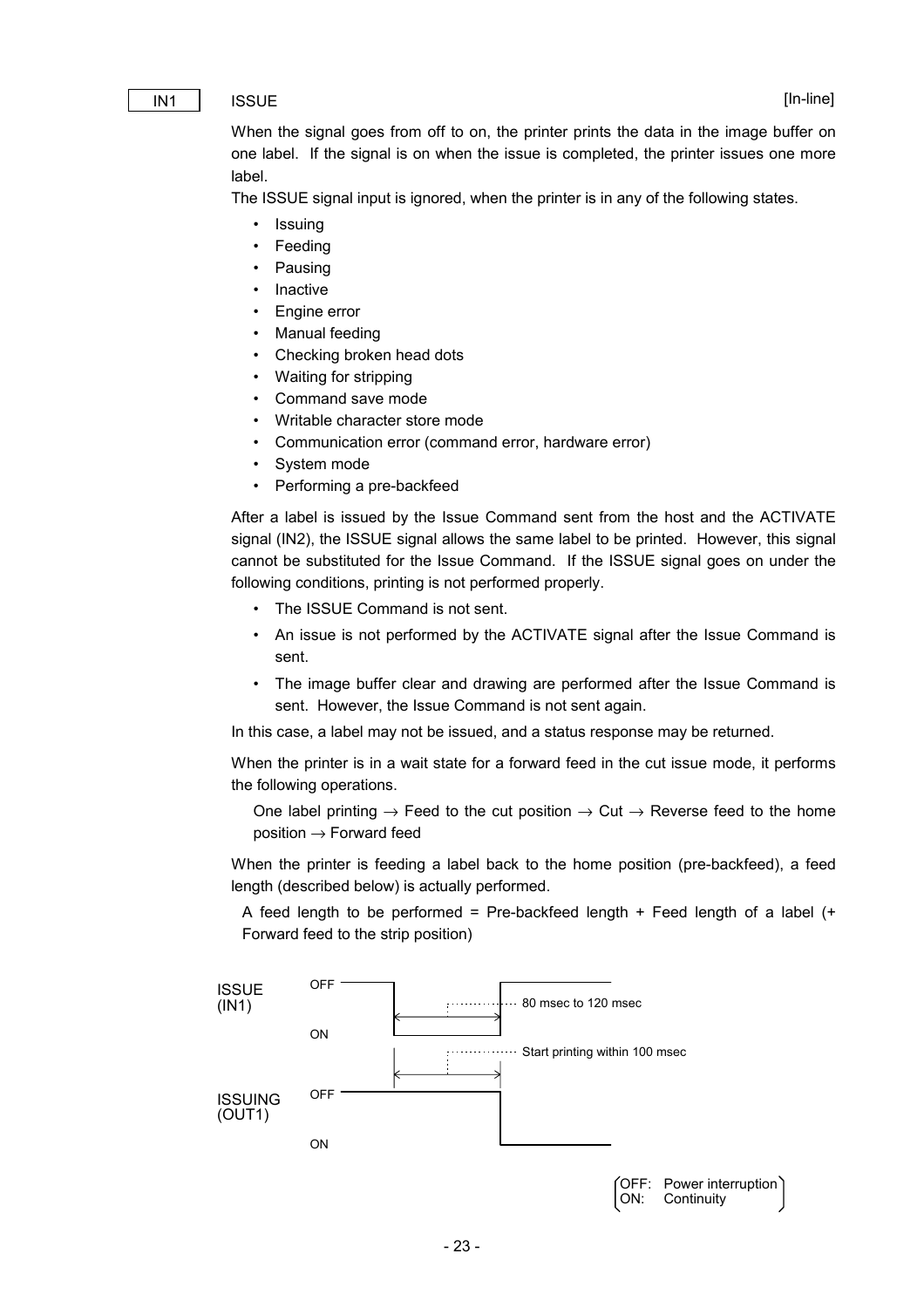

*NOTE: While an issue is being performed by the ISSUE signal (IN1), the Clear Command or Drawing Command should not be sent from the host, since the data may not be printed properly.*

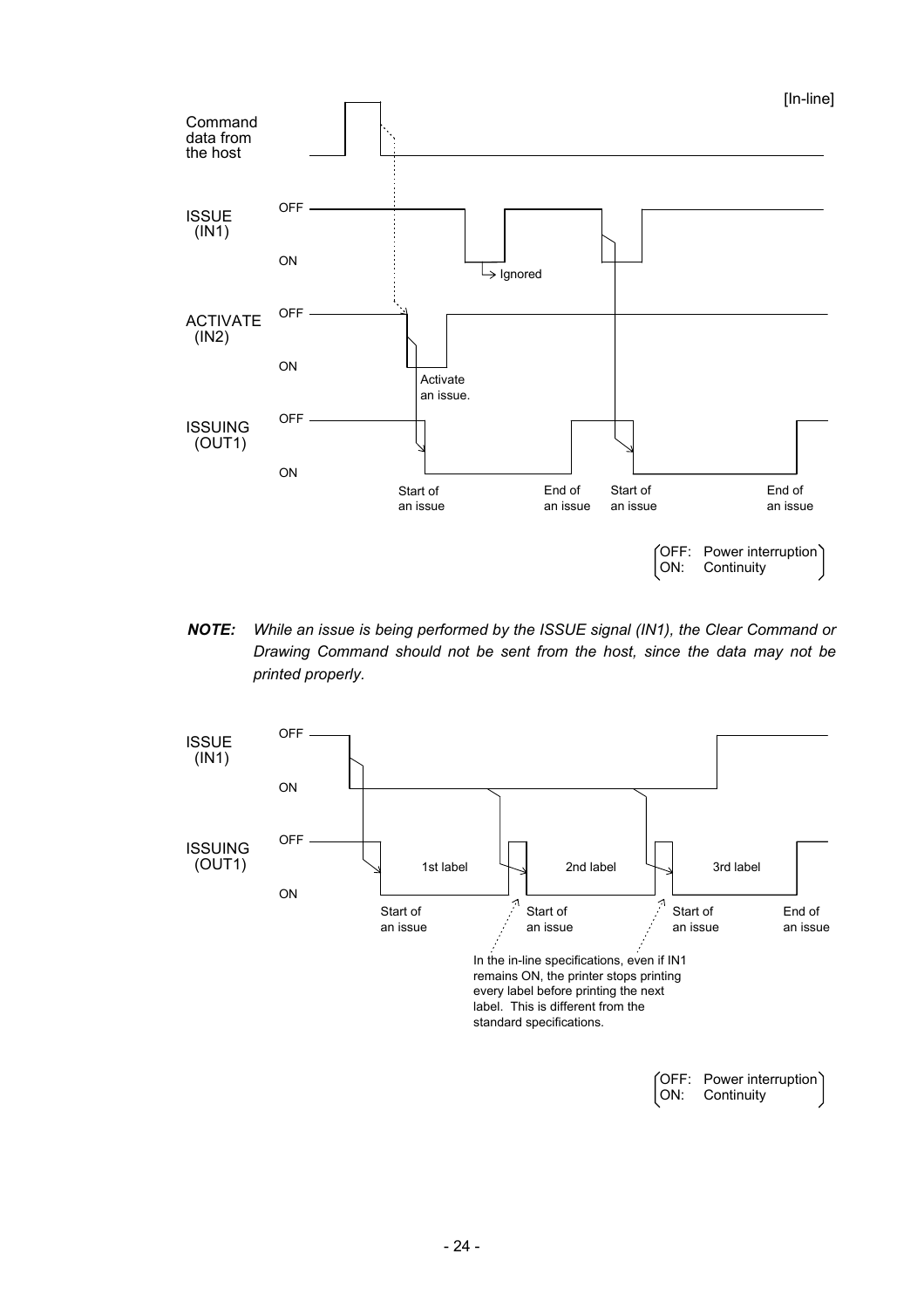#### IN2 ACTIVATE

The printer executes the Issue Command which has been sent from the host according to this signal. While the ACTIVATE signal is off, the printer does not issue a label. The printer starts executing the Issue Command sent from the host by an ON pulse of 80 msec or more. One ON pulse allows the printer to execute the process for one label in the received Issue Commands. However, the ACTIVATE signal input is ignored, when the printer is in any of the following states.

- Issuing
- Feeding
- **Inactive**
- Engine error
- **Ejecting**
- Manual feeding
- Checking broken head dots
- Command save mode
- Writable character store mode
- Communication error (command error, hardware error)
- System mode
- Performing a pre-backfeed

When the printer is feeding a label back to the home position (pre-backfeed), a feed length (described below) is actually performed.

A feed length to be performed = Pre-backfeed length + Feed length of a label



OFF: Power interruption Continuity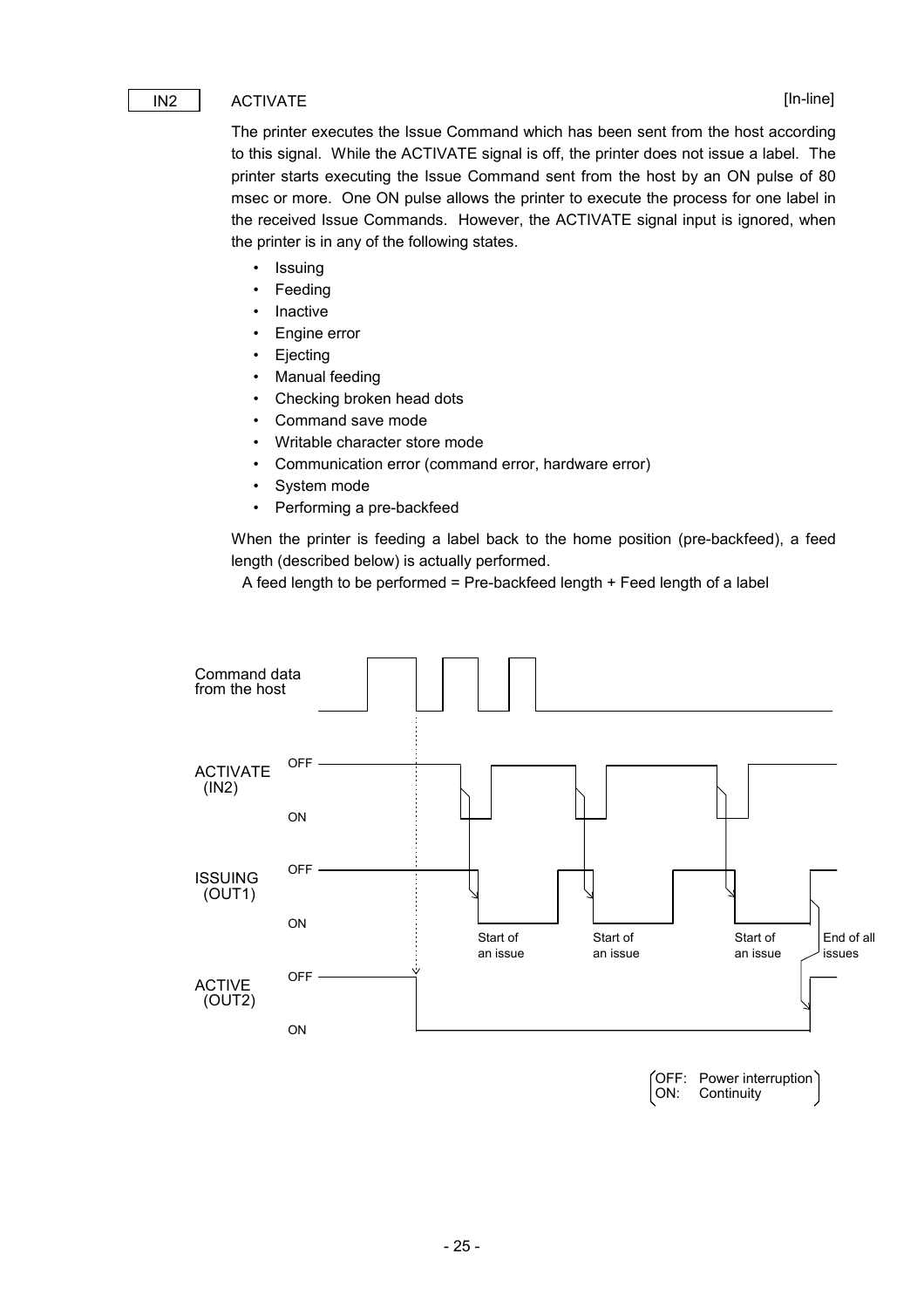#### IN3 PRE-BACKFEED

When the strip issue (Issue modes D and E) is selected, or this signal goes from off to on, the printer feeds a label back to the issue standby position.

The PRE-BACKFEED signal input is ignored when the printer is in any of the following states.

- Issuing
- Feeding
- Engine error
- **Ejecting**
- Manual feeding
- Checking broken head dots
- Command save mode
- Writable character store mode
- Communication error (command error, hardware error)
- System mode
- Performing a pre-backfeed

Once the label is fed back to the issue standby position, thereafter, the PRE-BACKFEED signal input is ignored.

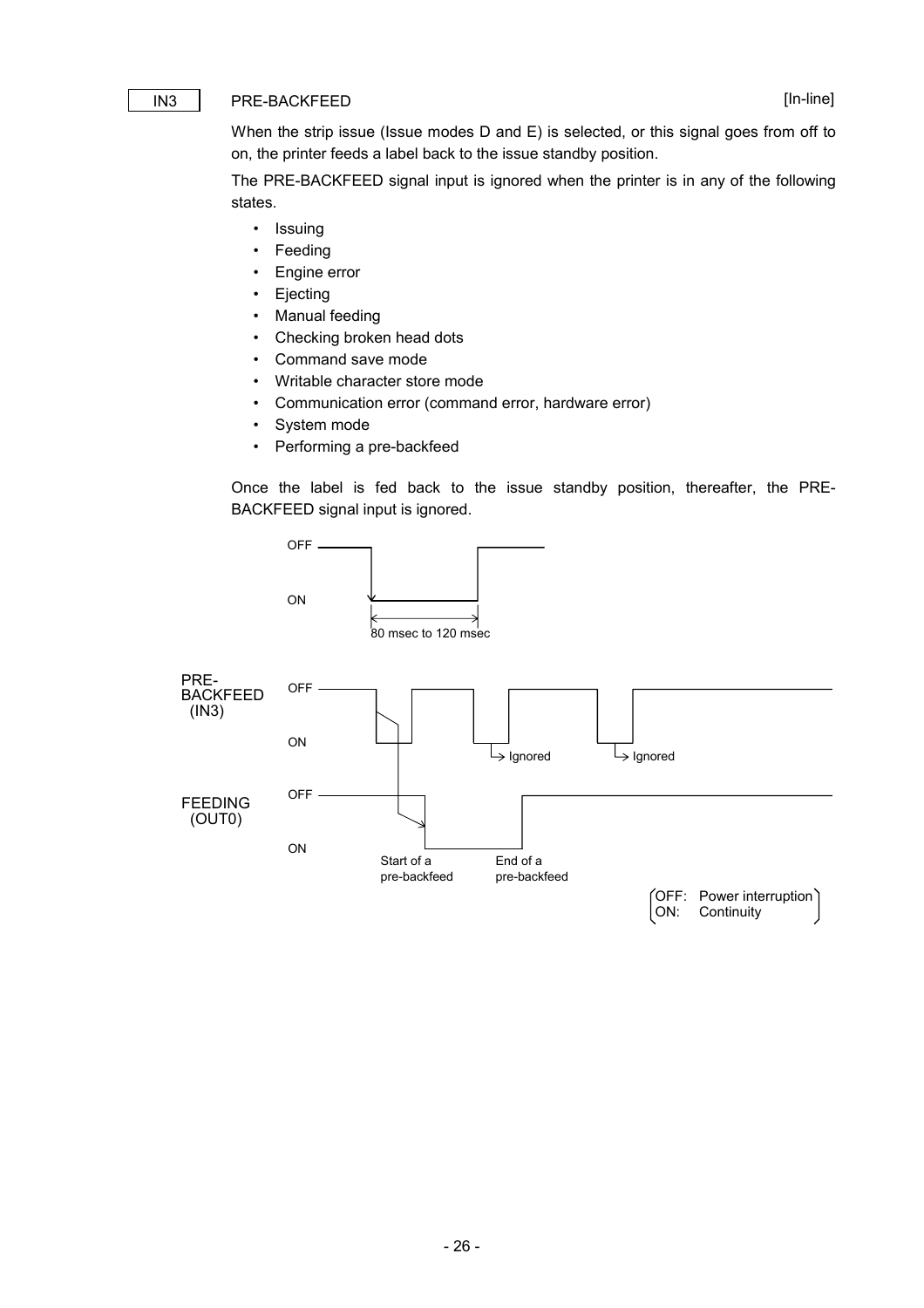#### OUT0 FEEDING

This output signal indicates that the printer is feeding a label.

The signal is on during a feed. Feeding means the following states.

- Normal feeding
- Ejecting by the Eject Command from the host
- Ejecting for an issue with a cut
- Reverse feeding for a strip issue
- Manual forward/reverse feeding
- Initial feed when the printer restarts after an error is cleared.
- Performing a pre-backfeed

When the printer completes a feed normally, the signal goes off.

The FEEDING signal is output for a feed by any of the following: the printer key, a command from the host, or the FEED signal.

When an error occurs during a feed and the printer stops feeding, the FEEDING signal goes off.

(1) Normal feed



(2) Label end in the middle of a feed



[In-line]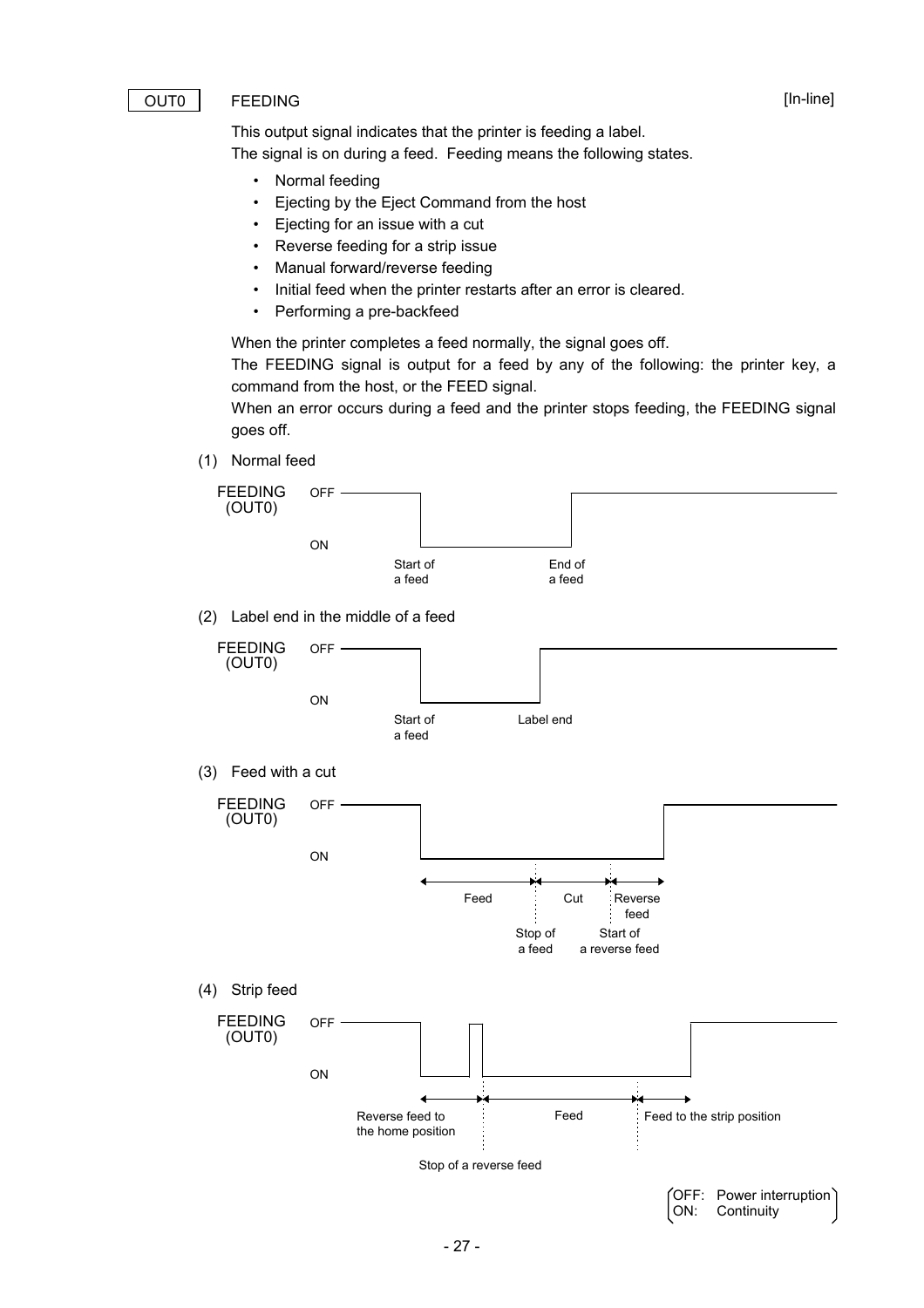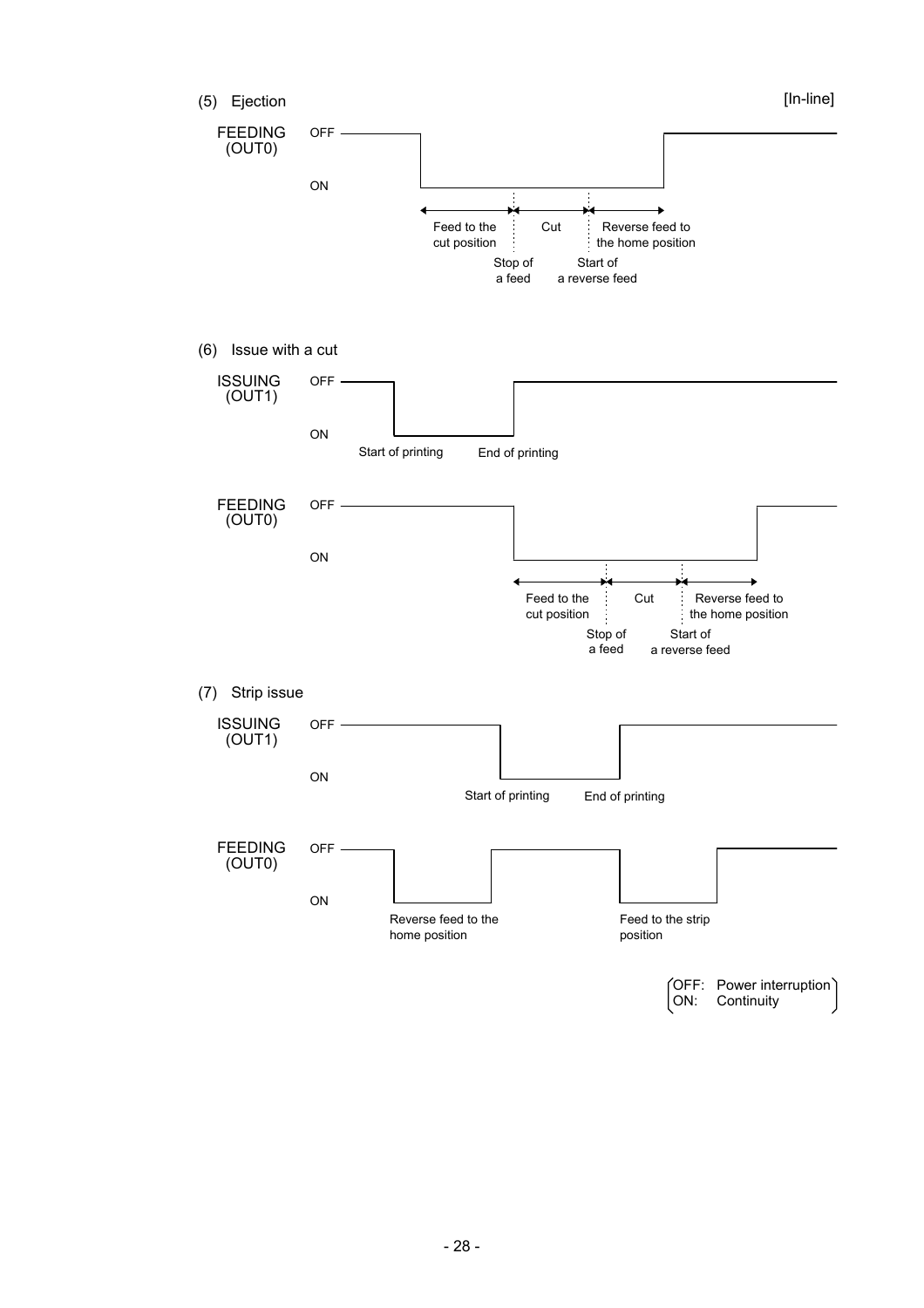#### [In-line]

#### OUT1 | ISSUING

This output signal indicates that the printer is issuing a label. The signal is on during an issue.

The ISSUING signal is output for any issue for the self test results printout or test print in the system mode, or by a command from the host or the ISSUE signal. However, since the checks such as the Expansion I/O loop back check are performed in the self-test, there may be moments where all output signals go on.

When an error occurs during issuing and the printer stops issuing, the ISSUING signal goes off.

(1) Normal issue



(2) Label end in the middle of an issue



(3) Strip issue (2 labels to issue)

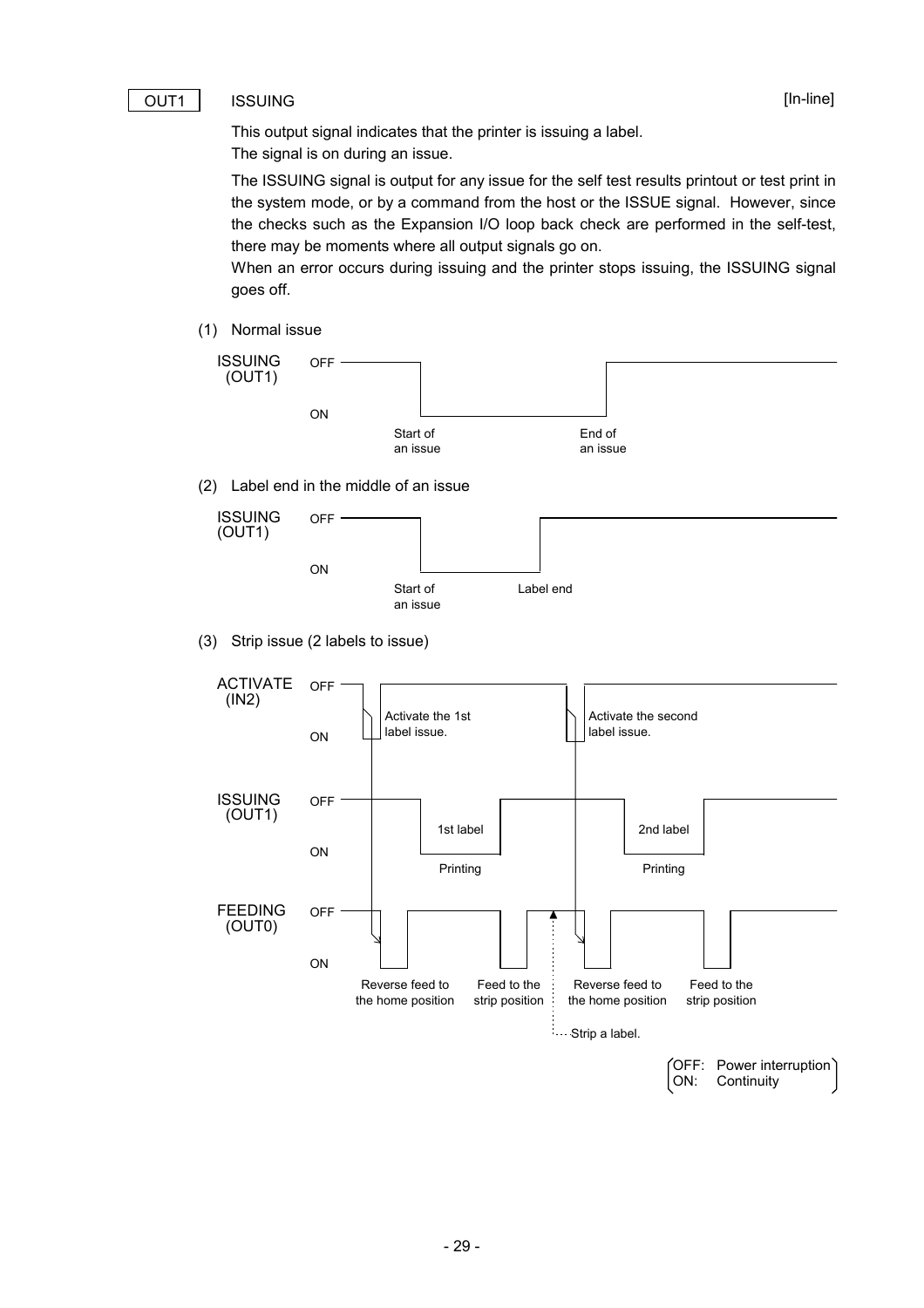#### (4) Cut issue (4 labels to issue, cut every 2 labels) (When the swing cutter is used)



#### (5) Ribbon saving issue



<sup>(</sup>OFF: Power interruption)<br>ON: Continuity Continuity

[In-line]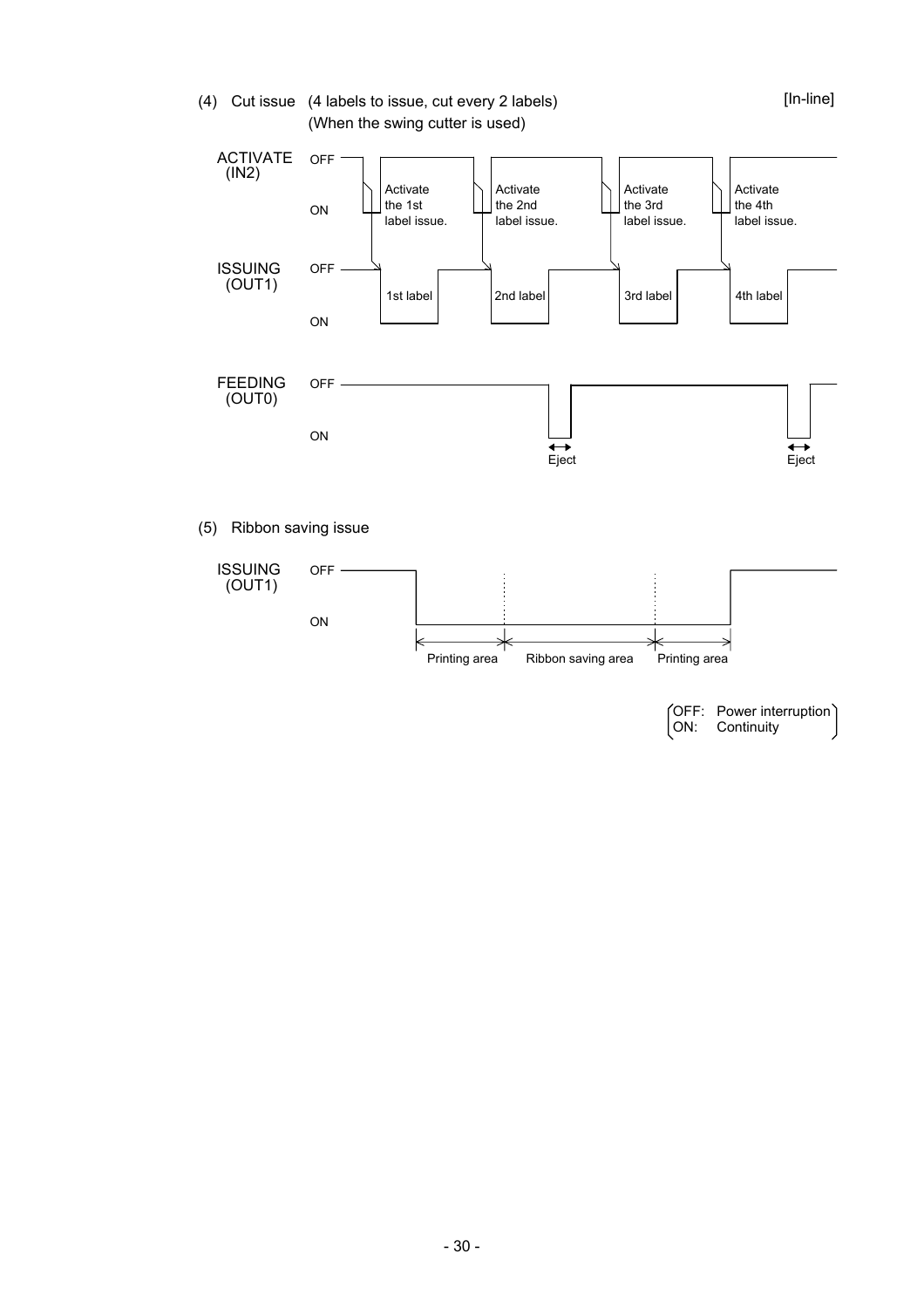#### OUT2 | ACTIVE

This output signal indicates that the printer is active.

When the printer receives the Feed Command or the Issue Command, the signal goes on (active). When the printer completes all Feed Commands or Issue Commands sent from the host, the signal goes off (inactive).



(OFF: Power interruption)<br>ON: Continuity Continuity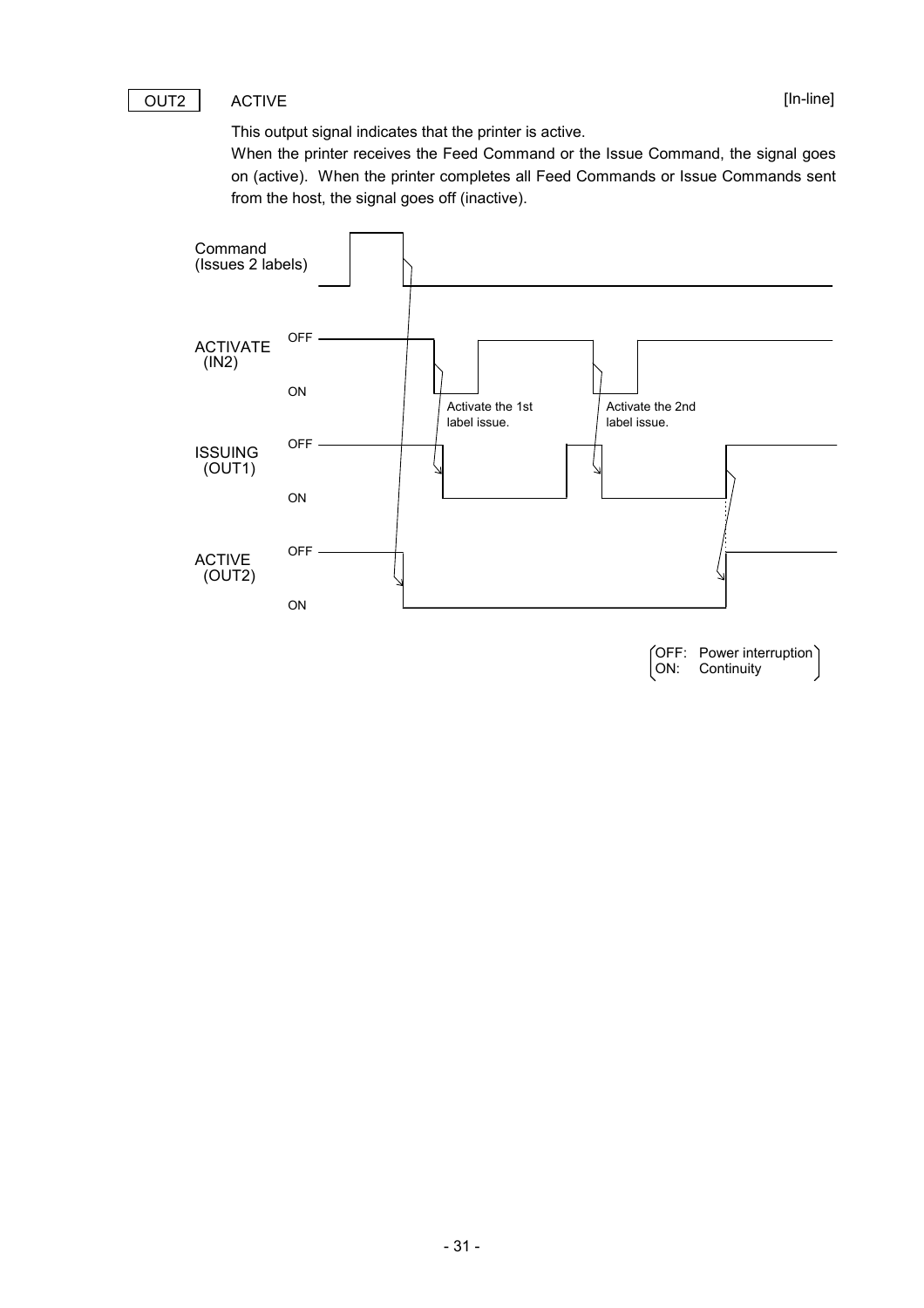#### OUT3 | ERROR

[In-line]

This output signal indicates that an error occurred, stopping the printer. The signal goes on while the printer is in an error state. When any of the following errors occur, the ERROR signal goes on.

- Communication error (Command error)
- Communication error (Hardware error)
- Paper jam
- Cutter error
- Paper end
- Ribbon end
- Ribbon error
- Head open error
- Thermal head abnormal
- Thermal head temperature abnormal (overheating)
- Rewinder overflow
- Write error of memory for storage
- Format error of memory for storage
- Full memory for storage

When the error state is cleared, the ERROR signal goes off.

However, the printer is not restored unless the power goes off then on, when an error cannot be cleared by the [RESTART] key.

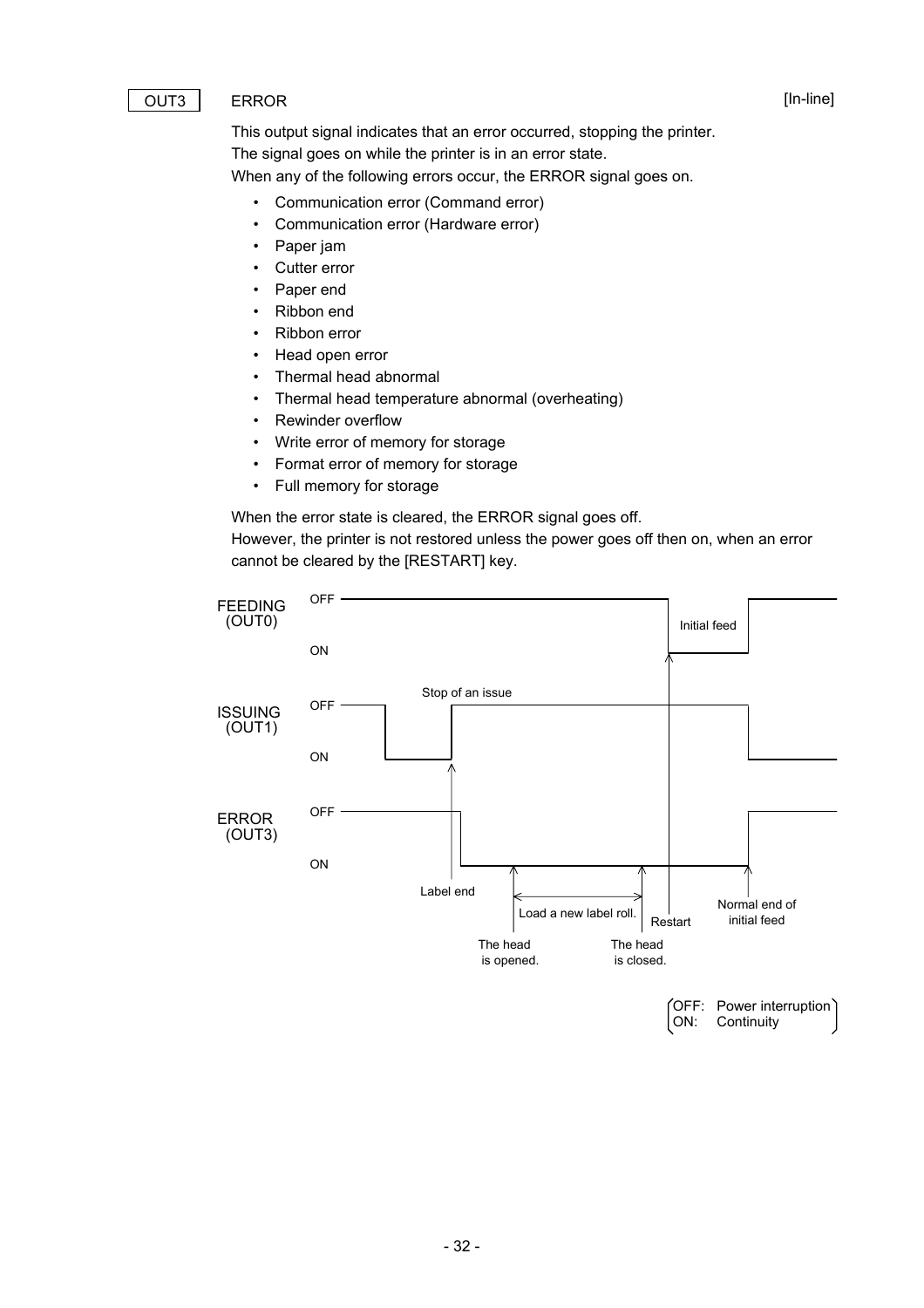#### OUT5 | POWER ON

This output signal indicates that the printer power is on.

While the printer power is on, the signal is on.

While the printer power is on, the POWER ON signal remains on no matter what state the printer is in.

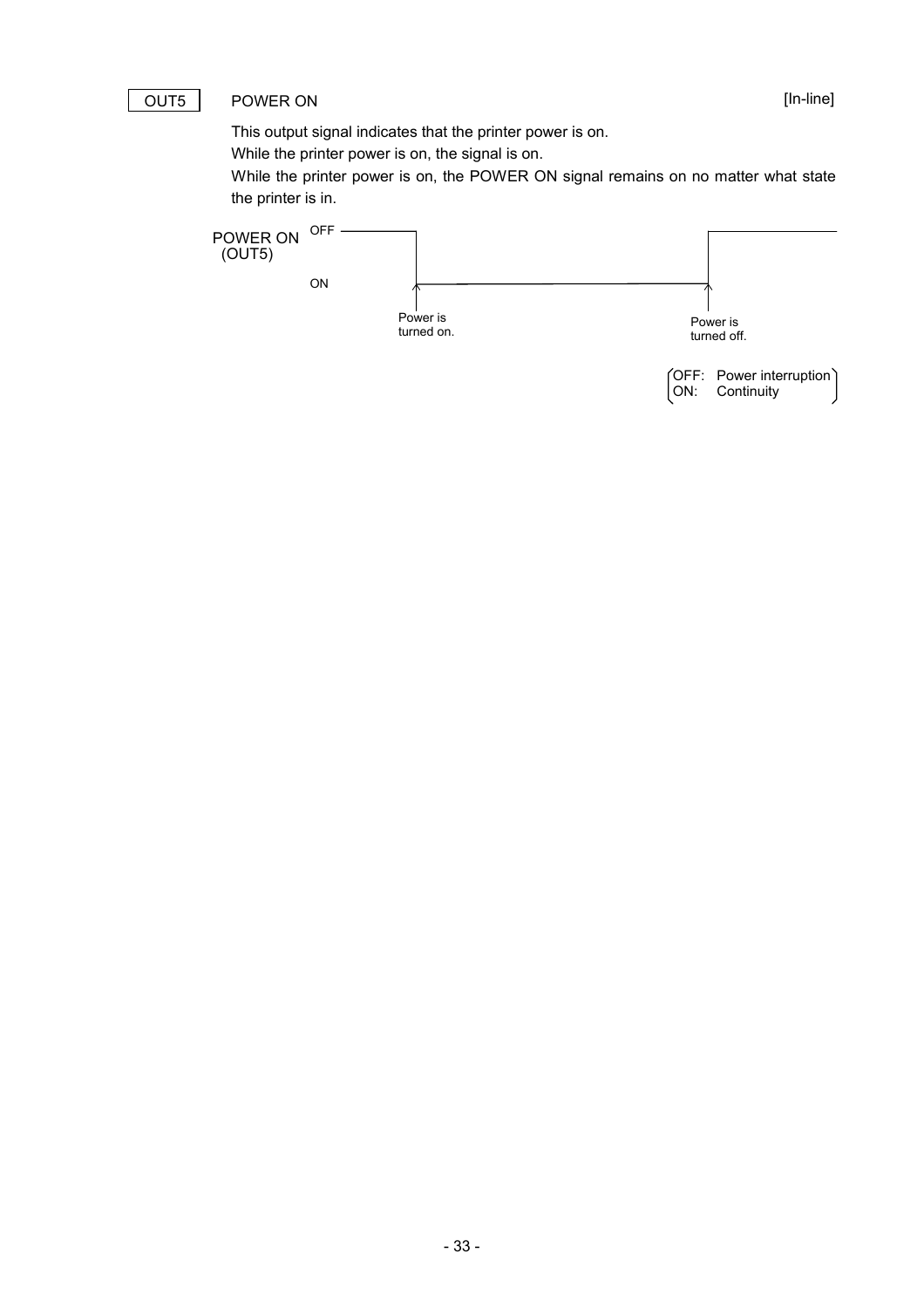#### OUT6 | RIBBON NEAR END

[In-line]

This output signal indicates that the printer ribbon is near the end. While the printer is in a ribbon near end state, the signal goes on.

When the printer has run out of ribbon, the signal goes off.

If the ribbon near end detection is set to OFF (not performed) in the system mode, the OUT6 signal remains OFF even if the printer is in a ribbon near end state.

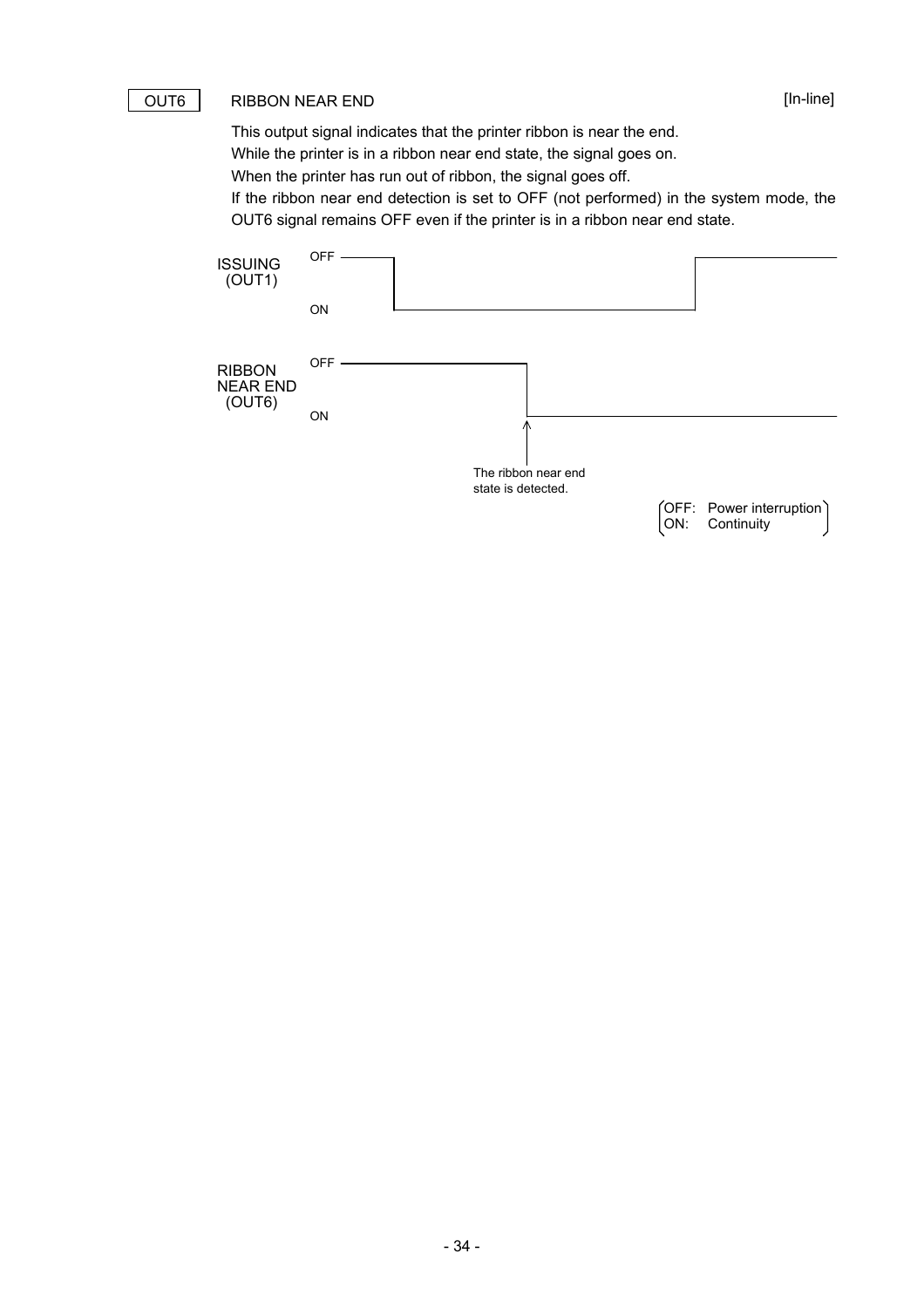### **4.2.3 EXAMPLE OF TIMING CHART (IN-LINE SPECIFICATIONS)**

(1) The Issue Command (for printing 3 labels) is sent.

|                                                   |                          |                         |                |                                         |              |                         |                                         |                    |              |                         |                                              |                                                                                                                                                                                                                                         | $\mathcal{F}_{\mathcal{F}}$ |
|---------------------------------------------------|--------------------------|-------------------------|----------------|-----------------------------------------|--------------|-------------------------|-----------------------------------------|--------------------|--------------|-------------------------|----------------------------------------------|-----------------------------------------------------------------------------------------------------------------------------------------------------------------------------------------------------------------------------------------|-----------------------------|
| Command data                                      |                          | Issue 3 labels.         | $\sim$ <1>     |                                         |              |                         |                                         |                    |              |                         |                                              | <b>Explanation</b>                                                                                                                                                                                                                      |                             |
| FEED<br>(INO)                                     | OFF<br>ON                |                         |                |                                         |              |                         |                                         |                    |              |                         |                                              | <1> The host sends the Issue<br>Command for printing 3 labels.<br>Become active.<br>$2$<br>3><br>Activate the 1st label issue.                                                                                                          |                             |
| <b>ISSUE</b><br>(IN1)<br><b>ACTIVATE</b><br>(IN2) | OFF-<br>ON<br>OFF-<br>ON |                         |                | Activate the 1st<br>label issue.<br>$3$ |              |                         | Activate the 2nd<br>label issue.<br><6> |                    |              |                         | Activate the<br>3rd label<br>issue.<br>< 9 > | Start of the 1st label issue.<br>42<br>End of the 1st label issue.<br>5 ><br>Activate the 2nd label issue.<br><6><br><7><br>Start of the 2nd label issue.<br>End of the 2nd label issue.<br><8><br>Activate the 3rd label issue.<br><9> |                             |
| PRE-BACKFEED<br>(IN3)                             | OFF·<br>ON               |                         |                |                                         |              |                         |                                         |                    |              |                         |                                              | <10> Start of the 3rd label issue.<br><11> End of the 3rd label issue.<br><12> Become inactive.                                                                                                                                         |                             |
| Not used<br>(IN4)                                 | OFF ·<br>ON              |                         |                |                                         |              |                         |                                         |                    |              |                         |                                              |                                                                                                                                                                                                                                         |                             |
| Not used<br>(1N5)                                 | OFF-<br>ON               |                         |                |                                         |              |                         |                                         |                    |              |                         |                                              |                                                                                                                                                                                                                                         |                             |
| <b>FEEDING</b><br>(OUT0)                          | OFF-<br>ON               |                         |                |                                         |              |                         |                                         |                    |              |                         |                                              |                                                                                                                                                                                                                                         |                             |
| <b>ISSUING</b><br>(OUT1)                          | OFF-<br>ON               |                         |                | <4><br>Start of the issue               |              | 5 ><br>End of the issue | <7>                                     | Start of the issue |              | <8><br>End of the issue | <10><br>Start of the issue                   |                                                                                                                                                                                                                                         | 11><br>End of the<br>issue  |
| <b>ACTIVE</b><br>(OUT2)                           | OFF-<br>ON               | یما                     | <2> Active     |                                         |              |                         |                                         |                    |              |                         |                                              |                                                                                                                                                                                                                                         | <12><br>Inactive            |
| <b>ERROR</b><br>(OUT3)                            | OFF-<br>ON               |                         |                |                                         |              |                         |                                         |                    |              |                         |                                              |                                                                                                                                                                                                                                         |                             |
| Not used<br>(OUT4)                                | OFF-<br>ON               |                         |                |                                         |              |                         |                                         |                    |              |                         |                                              |                                                                                                                                                                                                                                         |                             |
| POWER ON<br>(OUT5)                                | OFF<br>ON                |                         |                |                                         |              |                         |                                         |                    |              |                         |                                              |                                                                                                                                                                                                                                         |                             |
| <b>RIBBON NEAR</b><br>END (OUT6)                  | OFF<br>ON                |                         |                |                                         |              |                         |                                         |                    |              |                         |                                              |                                                                                                                                                                                                                                         |                             |
| LCD (Upper<br>line) indication                    |                          | ON LINE<br><b>PAUSE</b> | $\overline{3}$ | ON LINE                                 | <b>PAUSE</b> | $\overline{2}$          | ON LINE                                 |                    | <b>PAUSE</b> | $\mathbf{1}$            | ON LINE                                      |                                                                                                                                                                                                                                         | ON LINE                     |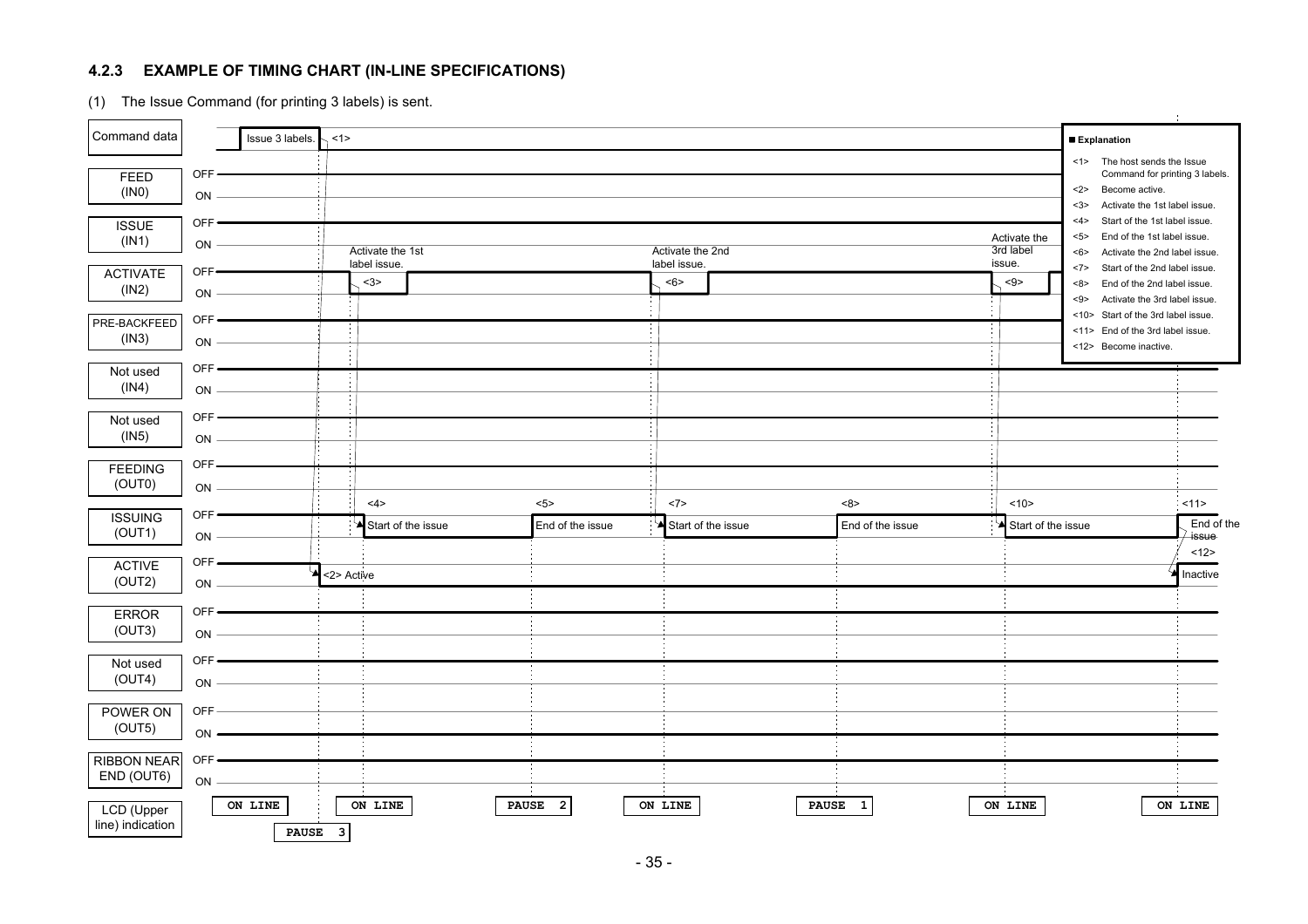#### (2) Another Issue Command is sent during printing.

 $\sim$ 

| Command data                                  |                                      | Issue<br>one label. <sup>I∖</sup> one label | Issue        |                                |                     |                                | Issue<br>one label |                              |              |                         |                     |               | <b>Explanation</b> |                                                                                                                                                                                                           |
|-----------------------------------------------|--------------------------------------|---------------------------------------------|--------------|--------------------------------|---------------------|--------------------------------|--------------------|------------------------------|--------------|-------------------------|---------------------|---------------|--------------------|-----------------------------------------------------------------------------------------------------------------------------------------------------------------------------------------------------------|
| <b>FEED</b><br>(INO)<br><b>ISSUE</b><br>(IN1) | OFF.<br>ON<br>OFF <sup>®</sup><br>ON | <1>                                         |              |                                |                     |                                | <8>                |                              |              |                         |                     |               | <2><br><3><br><4>  | <1> The host continuously sends the two<br>Issue Commands for printing 1 label.<br>Become active.<br>Activate the issue for the 1st Issue<br>Command.<br>Start of the issue for the 1st Issue<br>Command. |
| <b>ACTIVATE</b><br>(IN2)                      | OFF <sup>®</sup><br>ON               |                                             |              | Activate the 1st issue.<br><3> |                     | Activate the 2nd issue.<br><6> |                    |                              | $\times$ 10> | Activate the 3rd issue. |                     |               | 5<br>$6$           | End of the issue for the 1st Issue<br>Command.<br>Activate the issue for the 2nd Issue<br>Command.                                                                                                        |
| PRE-BACKFEED<br>(IN3)                         | OFF <sup>®</sup><br>ON               |                                             |              |                                |                     |                                |                    |                              |              |                         |                     |               | <7><br><8>         | Start of the issue for the 2nd Issue<br>Command.<br>The host sends another Issue                                                                                                                          |
| Not used<br>(IN4)                             | OFF-<br>ON                           |                                             |              |                                |                     |                                |                    |                              |              |                         |                     |               |                    | Command, while the printer is<br>printing.<br><9> End of the issue for the 2nd Issue<br>Command.                                                                                                          |
| Not used<br>(1N5)                             | OFF <sup>-</sup><br>ON               |                                             |              |                                |                     |                                |                    |                              |              |                         |                     |               |                    | <10> Activate the issue for the 3rd Issue<br>Command.<br><11> Start of the issue for the 3rd Issue                                                                                                        |
| <b>FEEDING</b><br>(OUT0)                      | OFF.<br>ON                           |                                             |              |                                | $5$                 |                                |                    | < 9>                         |              |                         | 12>                 |               |                    | Command.<br><12> End of the issue for the 3rd Issue<br>Command.<br><13> Become inactive.                                                                                                                  |
| <b>ISSUING</b><br>(OUT1)                      | OFF <sup></sup><br>ON                |                                             |              | <4><br>Start of the issue      | End of the<br>issue | <7><br>Start of the issue      |                    | End of the<br>issue          | 11           | Start of the issue      | End of the<br>issue |               |                    |                                                                                                                                                                                                           |
| <b>ACTIVE</b><br>(OUT2)                       | OFF-<br>ON                           |                                             | <2> Active   |                                |                     |                                |                    |                              |              |                         |                     | <13> Inactive |                    |                                                                                                                                                                                                           |
| <b>ERROR</b><br>(OUT3)                        | OFF <sup>®</sup><br>ON               |                                             |              |                                |                     |                                |                    |                              |              |                         |                     |               |                    |                                                                                                                                                                                                           |
| Not used<br>(OUT4)                            | OFF <sup>-</sup><br>ON               |                                             |              |                                |                     |                                |                    |                              |              |                         |                     |               |                    |                                                                                                                                                                                                           |
| POWER ON<br>(OUT5)                            | OFF<br>ON                            |                                             |              |                                |                     |                                |                    |                              |              |                         |                     |               |                    |                                                                                                                                                                                                           |
| <b>RIBBON NEAR</b><br>END (OUT6)              | OFF<br>ON                            |                                             |              |                                |                     |                                |                    |                              |              |                         |                     |               |                    |                                                                                                                                                                                                           |
| <b>LCD</b> (Upper<br>line) indication         |                                      | ON LINE<br><b>PAUSE</b>                     | $\mathbf{1}$ | ON LINE                        | <b>PAUSE</b>        | 1<br>ON LINE                   |                    | <b>PAUSE</b><br>$\mathbf{1}$ | ON LINE      |                         |                     | ON LINE       |                    |                                                                                                                                                                                                           |

- 36 -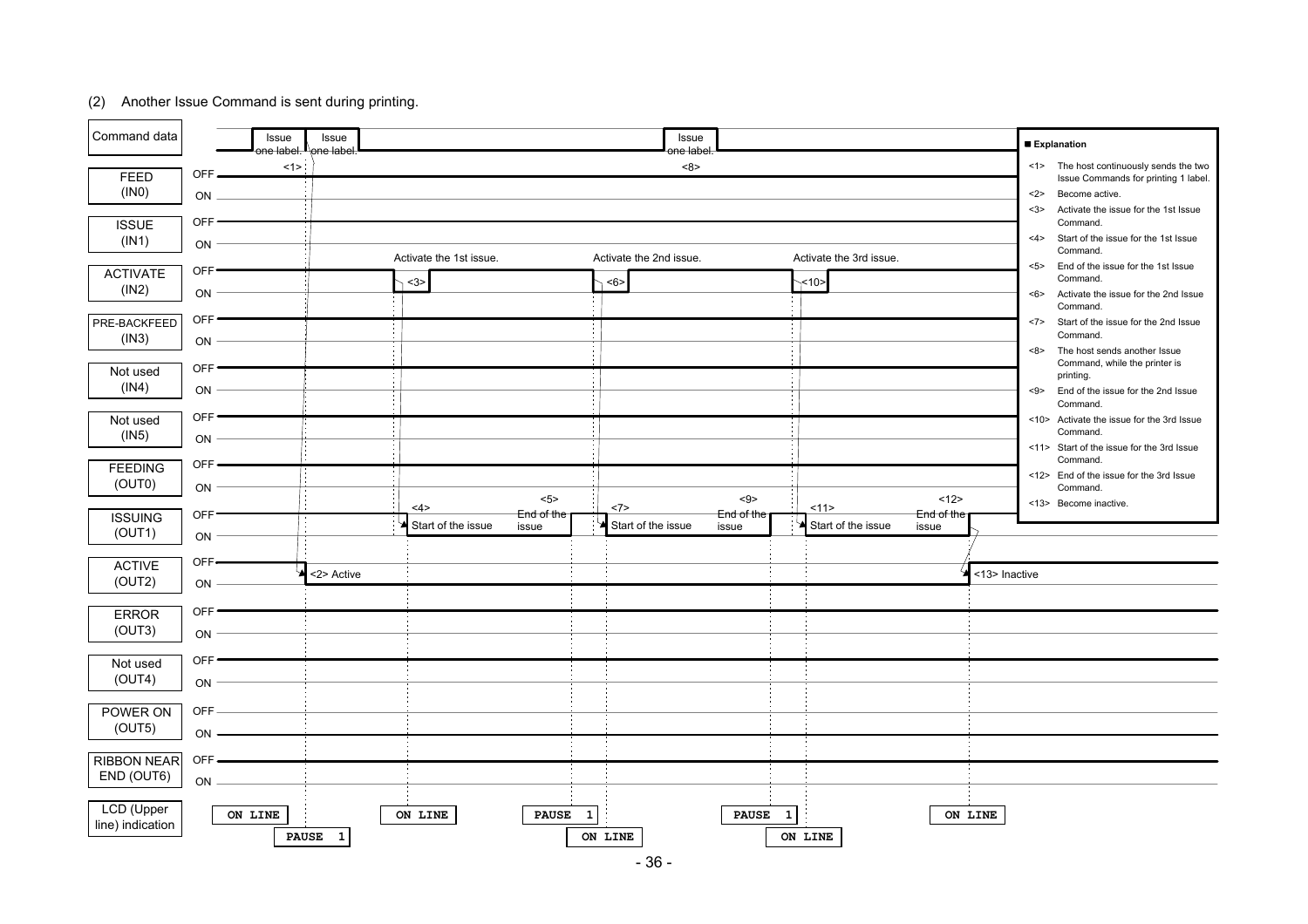| Command data                              |                                     | Feed         | Issue<br>one label |                     |                   |                 |              |                    |                  |              | <b>Explanation</b>                                                                                                                                                                                                   |
|-------------------------------------------|-------------------------------------|--------------|--------------------|---------------------|-------------------|-----------------|--------------|--------------------|------------------|--------------|----------------------------------------------------------------------------------------------------------------------------------------------------------------------------------------------------------------------|
| FEED<br>(INO)<br><b>ISSUE</b><br>(IN1)    | OFF.<br>ON<br>OFF <sup></sup><br>ON | <1><br>i.    |                    | Activate an feed.   |                   |                 |              | Activate an issue. |                  |              | <1> The host continuously sends the<br>Feed Command and the Issue<br>Command.<br>Become active.<br>$2$<br><3><br>Activate a feed.<br>Start of the feed.<br><4><br>End of the feed.<br>5<br>Activate an issue.<br><6> |
| <b>ACTIVATE</b><br>(IN2)                  | OFF-<br>ON                          |              |                    | $\langle 3 \rangle$ |                   |                 |              | <6>                |                  |              | Start of the issue.<br><7><br>End of the issue.<br><8><br>Become inactive.<br><9>                                                                                                                                    |
| PRE-BACKFEED<br>(IN3)                     | OFF <sup>*</sup><br>ON              |              |                    |                     |                   |                 |              |                    |                  |              |                                                                                                                                                                                                                      |
| Not used<br>(IN4)                         | OFF-<br>ON                          |              |                    |                     |                   |                 |              |                    |                  |              |                                                                                                                                                                                                                      |
| Not used<br>(1N5)                         | OFF <sup>-</sup><br>ON<br>$OFF -$   |              |                    | 4>                  |                   | 5 >             |              |                    |                  |              |                                                                                                                                                                                                                      |
| <b>FEEDING</b><br>(OUT0)                  | ON<br>OFF.                          |              |                    |                     | Start of the feed | End of the feed |              | <7>                | <8>              |              |                                                                                                                                                                                                                      |
| <b>ISSUING</b><br>(OUT1)<br><b>ACTIVE</b> | ON<br>OFF-                          |              |                    |                     |                   |                 |              | Start of the issue | End of the issue |              |                                                                                                                                                                                                                      |
| (OUT2)<br><b>ERROR</b>                    | ON<br>OFF-                          |              | <2> Active         |                     |                   |                 |              |                    |                  | <9> Inactive |                                                                                                                                                                                                                      |
| (OUT3)<br>Not used                        | ON<br>OFF-                          |              |                    |                     |                   |                 |              |                    |                  |              |                                                                                                                                                                                                                      |
| (OUT4)<br>POWER ON                        | ON<br>OFF                           |              |                    |                     |                   |                 |              |                    |                  |              |                                                                                                                                                                                                                      |
| (OUT5)<br><b>RIBBON NEAR</b>              | $ON -$<br>OFF.                      |              |                    |                     |                   |                 |              |                    |                  |              |                                                                                                                                                                                                                      |
| END (OUT6)<br>LCD (Upper                  | ON<br>ON LINE                       |              |                    | ON LINE             |                   | <b>PAUSE</b>    | $\mathbf{1}$ |                    |                  | ON LINE      |                                                                                                                                                                                                                      |
| line) indication                          |                                     | <b>PAUSE</b> |                    |                     |                   |                 |              | ON LINE            |                  |              |                                                                                                                                                                                                                      |

#### (3) The Feed Command and the Issue Command are continuously sent.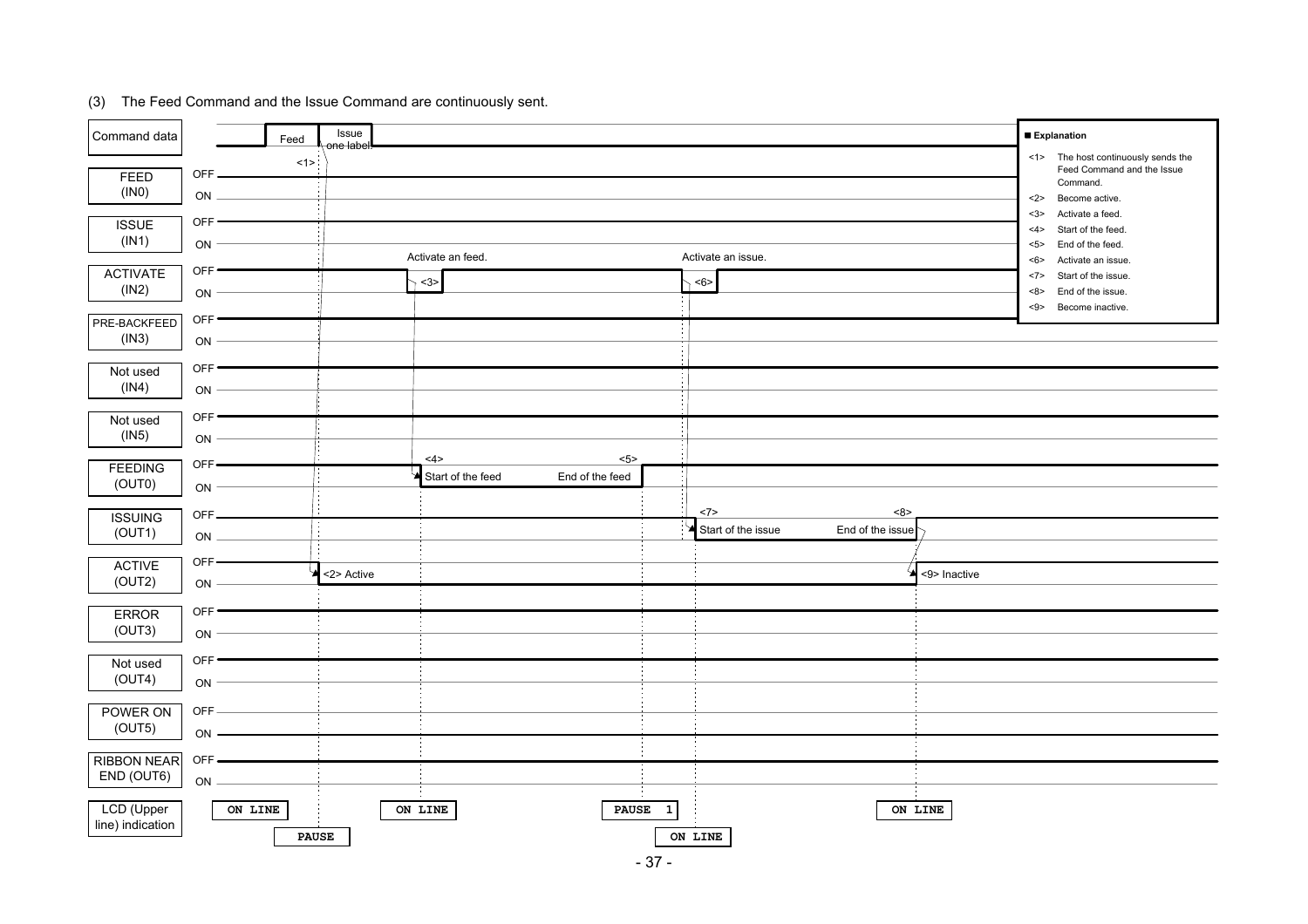| Command data                             | Issue                          |                              |                                                  |              |                                                      |              | <b>Explanation</b>                                                                                                                   |
|------------------------------------------|--------------------------------|------------------------------|--------------------------------------------------|--------------|------------------------------------------------------|--------------|--------------------------------------------------------------------------------------------------------------------------------------|
| FEED<br>(1N0)                            | one label<br>OFF.<br>ON        | <1>                          | Feed request by the FEED signal<br>$3$           |              |                                                      |              | <1> The host sends the Issue Command.<br>Become active.<br>2<br>3 ><br>Feed request by the FEED signal.<br>Start of the feed.<br><4> |
| <b>ISSUE</b><br>(IN1)<br><b>ACTIVATE</b> | OFF <sup>®</sup><br>ON<br>OFF. |                              |                                                  |              | Activate an issue.                                   |              | End of the feed.<br>5 ><br>Activate an issue.<br><6><br>Start of the issue.<br><7><br><8><br>End of the issue.                       |
| (IN2)                                    | ON                             |                              |                                                  |              | <6>                                                  |              | Become inactive.<br>< 9                                                                                                              |
| PRE-BACKFEED<br>(IN3)                    | OFF.<br>ON                     |                              |                                                  |              |                                                      |              |                                                                                                                                      |
| Not used<br>(IN4)                        | OFF-<br>$\mathsf{ON}$          |                              |                                                  |              |                                                      |              |                                                                                                                                      |
| Not used<br>(1N5)                        | OFF-<br>ON                     |                              |                                                  |              |                                                      |              |                                                                                                                                      |
| <b>FEEDING</b><br>(OUT0)                 | $OFF =$<br>ON                  |                              | 5<br><4><br>End of the feed<br>Start of the feed |              |                                                      |              |                                                                                                                                      |
| <b>ISSUING</b><br>(OUT1)                 | OFF-<br>ON                     |                              |                                                  |              | <7><br><8><br>Start of the issue<br>End of the issue |              |                                                                                                                                      |
| <b>ACTIVE</b><br>(OUT2)                  | OFF $\rightarrow$<br>$ON -$    | <2> Active                   |                                                  |              |                                                      | <9> Inactive |                                                                                                                                      |
| <b>ERROR</b><br>(OUT3)                   | OFF <sup>.</sup><br>ON         |                              |                                                  |              |                                                      |              |                                                                                                                                      |
| Not used<br>(OUT4)                       | OFF<br>ON                      |                              |                                                  |              |                                                      |              |                                                                                                                                      |
| POWER ON<br>(OUT5)                       | OFF<br>ON -                    |                              |                                                  |              |                                                      |              |                                                                                                                                      |
| <b>RIBBON NEAR</b><br>END (OUT6)         | $OFF -$<br>$ON -$              |                              |                                                  |              |                                                      |              |                                                                                                                                      |
| LCD (Upper<br>line) indication           | ON LINE<br><b>PAUSE</b>        | <b>PAUSE</b><br>$\mathbf{1}$ | $\mathbf{1}$<br><b>PAUSE</b>                     | $\mathbf{1}$ | ON LINE                                              | ON LINE      |                                                                                                                                      |

#### (4) A feed is performed by the FEED signal during the active state.

 $\overline{\phantom{0}}$